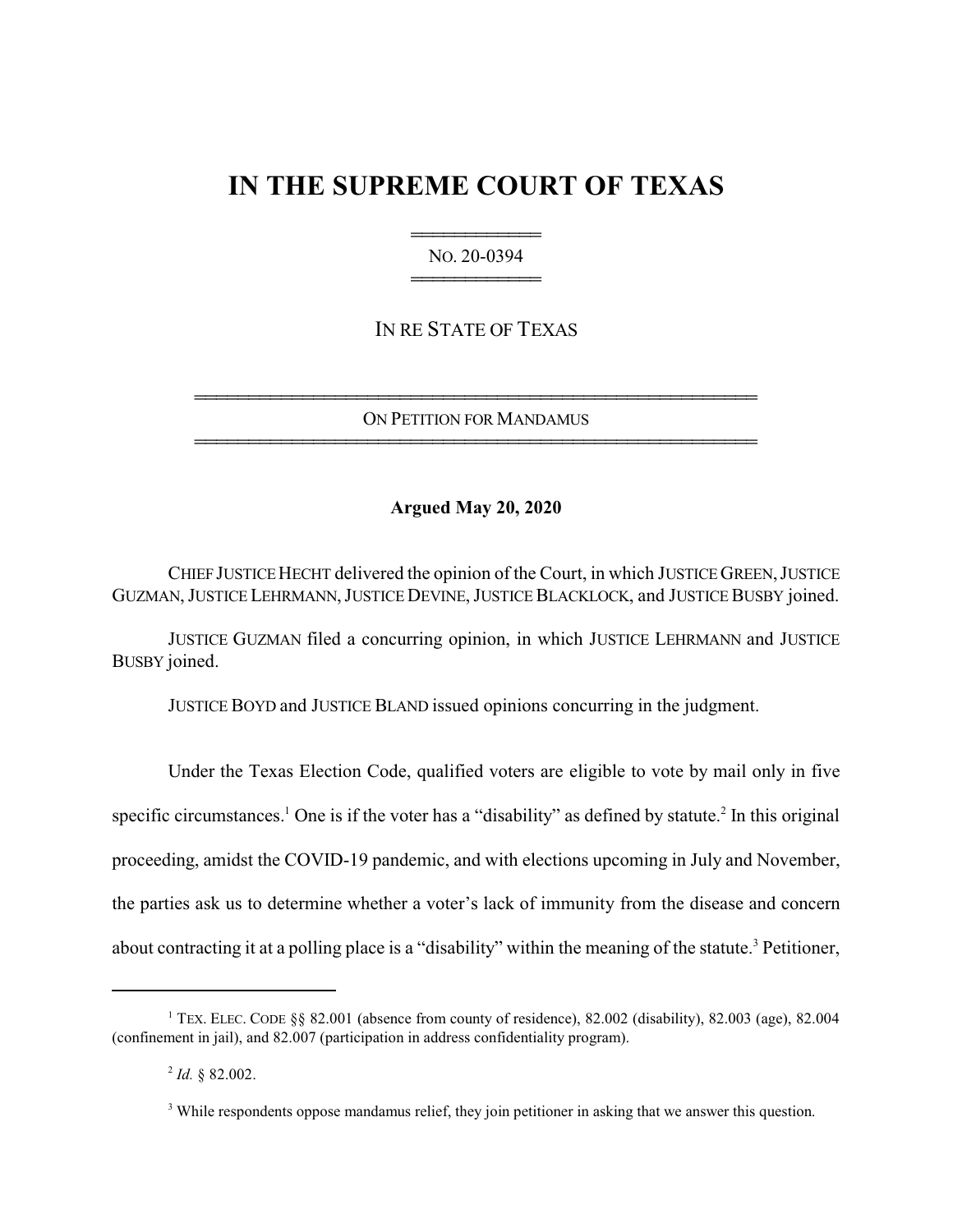the State of Texas, argues that the answer is no and seeks mandamus relief prohibiting respondents, five county clerks and election administrators (the Clerks),<sup>4</sup> from misinforming the public to the contrary and improperly approving applications for mail-in ballots. The Clerks deny that they have misinterpreted or misapplied the law, either because the State's position is incorrect or because they have taken no position to the contrary.

Limitations on voting by mail have long been a subject of intense political debate, in this State and throughout the country. We, of course, take no side in that debate, which we leave to legislators and others. The question before us is not whether voting bymail is better policy or worse, but what the Legislature has enacted. It is purely a question of law. Our authority and responsibility are to interpret the statutory text and give effect to the Legislature's intent. We agree with the State that a voter's lack of immunity to COVID-19, without more, is not a "disability" as defined by the Election Code. But the State acknowledges that election officials have no responsibility to question or investigate a ballot application that is valid on its face. The decision to apply to vote bymail based on a disability is the voter's, subject to a correct understanding of the statutory definition of "disability". Because we are confident that the Clerks and all election officials will comply with the law in good faith, we deny the State's petition for writ of mandamus.

<sup>4</sup> Respondents are the County Clerks of Harris and Travis Counties, and the Election Administrators of Dallas, Cameron, and El Paso Counties. They have all appeared separately, and their positions here appear to differ somewhat, but we will refer to them collectively where possible.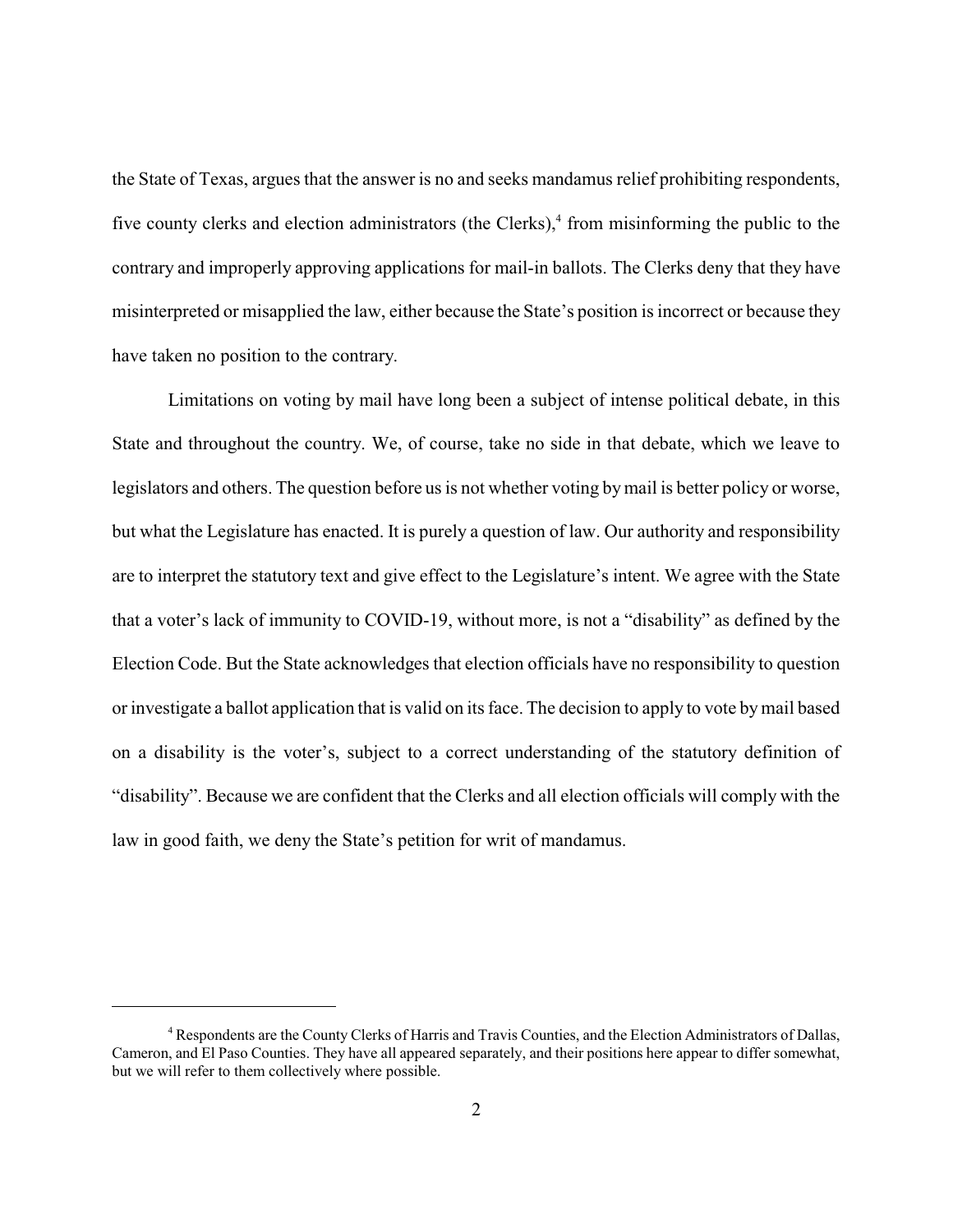**I**

**A**

The first week of this year, China reported a novel coronavirus in Wuhan, Hubei Province. The first reported case in the United States of COVID-19, the disease caused by the virus, was on January 20 in the State of Washington, and the first reported case in Texas was on March 4 in Fort Bend County.<sup>5</sup> To date, the Texas Department of State Health Services reports 56,560 confirmed COVID-19 cases in Texas: 36,375 recoveries, 22,446 active cases, and 1,536 fatalities.<sup>6</sup> Indications are that people who are over 65 years old or that have pre-existing medical conditions are at a higher risk of being very sick from the disease.<sup>7</sup> In some cases, symptoms are extremely severe, and a sufferer is hospitalized on a ventilator in an ICU for weeks. In others, symptoms are relatively mild and extend only a few days. A person may carry and spread the virus before exhibiting symptoms of the disease.

On March 13, the Governor declared a state of disaster in response to the immediate threat of a COVID-19 pandemic.<sup>8</sup> Federal, state, and local government orders and advisories closed businesses and other activities and cautioned against leaving home, ignoring personal distancing, and gathering in large groups. The Governor's March 31 order imposed restrictions "to reduce the spread

<sup>&</sup>lt;sup>5</sup> News Release, Tex. Dep't. of State Health Servs., DSHS Announces First Case of COVID-19 in Texas (Mar. 4, 2020), https://www.dshs.texas.gov/news/releases/2020/20200304.aspx.

<sup>6</sup> *Texas Case Counts*, TEX.DEP'T. OF STATE HEALTH SERVS., https://txdshs.maps.arcgis.com/apps/opsdashboard/ index.html#/ed483ecd702b4298ab01e8b9cafc8b83 (last visited on May 27, 2020).

<sup>7</sup> *Coronavirus Disease 2019 (COVID 19)*, TEX. DEP'T OF STATE HEALTH SERVS., https://www.dshs.texas.gov/coronavirus/ (last visited May 26, 2020).

<sup>&</sup>lt;sup>8</sup> The Governor of the State of Tex., Proclamation No. 41-3720, 45 Tex. Reg. 2087, 2094 (2020).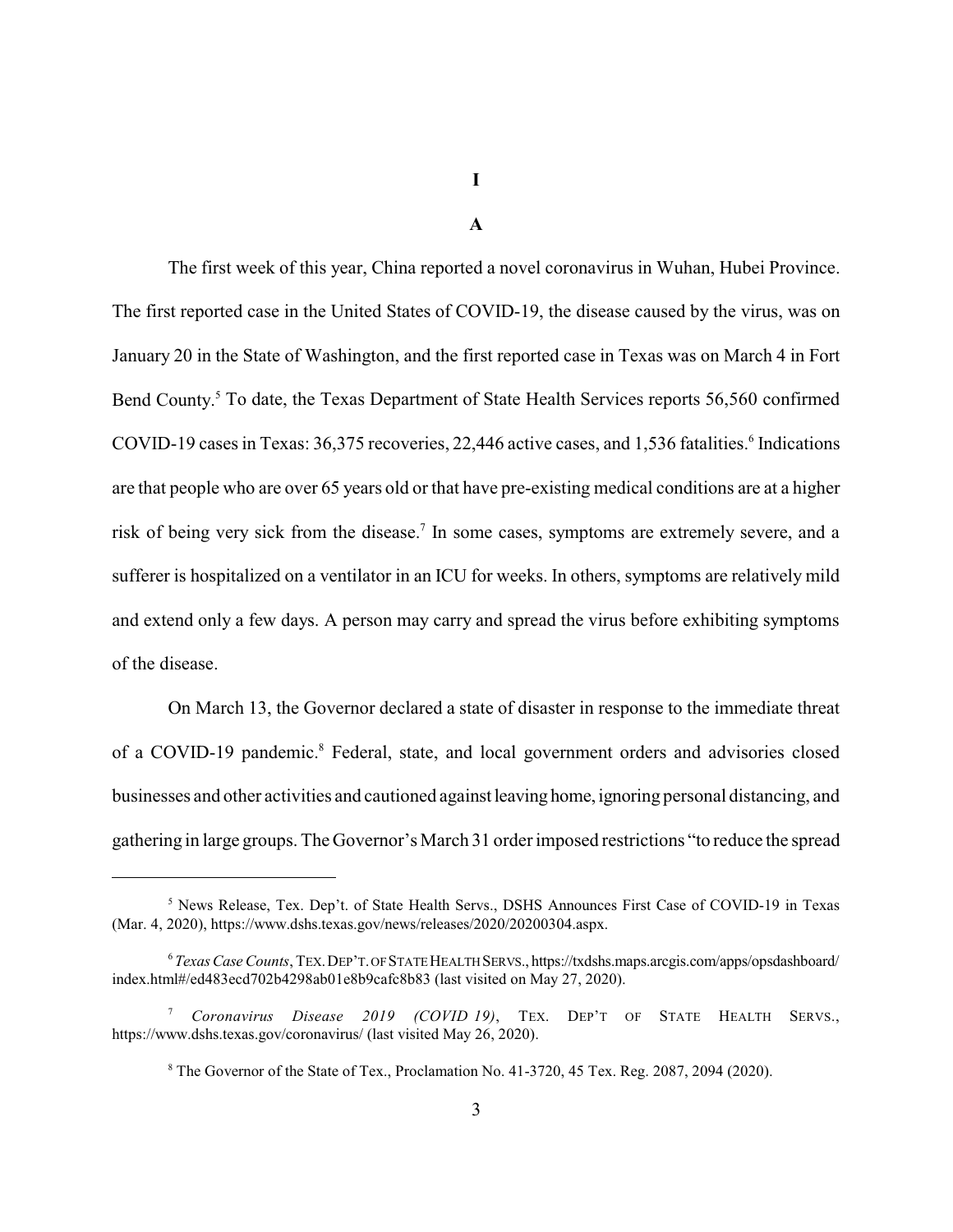of COVID-19" in Texas.<sup>9</sup> On April 27, the Governor announced phase one of a plan to reopen Texas businesses and other activities.<sup>10</sup> On May 18, he announced phase two.<sup>11</sup> Many are concerned that the reopening is too fast and too soon; for others it is too slow and not soon enough.

There is much uncertainty about the disease and about the future. There are reports that the disease will weaken in the heat of summer, or not; that there may be a second wave later in the year, or not; and that a vaccine could be available as soon as the fall, or not. Some traditional gatherings have been canceled. The Texas Democratic Party has announced that its convention this year will be online. Others are forging ahead. The Republican Party of Texas still plans an in-person convention mid-July.

#### **B**

All of this is occurring in an election year.

On March 7, 2020, the Texas Democratic Party (TDP), its Chairman, and two voters sued the Secretary of State and the Travis County Clerk in Travis County District Court seeking a declaration that § 82.002 of the Election Code allows any voter who believes social distancing is necessary to hinder the spread of the virus to obtain a mail-in ballot. Plaintiffs also sought a mandatory injunction requiring defendants to accept and tabulate ballots from voters who applied to vote by mail under the disability provision by virtue of a belief in the necessity of social

<sup>&</sup>lt;sup>9</sup> The Governor of the State of Tex., Exec. Order GA-14, 45 Tex. Reg. 2361, 2369 (2020).

<sup>&</sup>lt;sup>10</sup> Press Release, Office of the Tex. Governor, Governor Abbott Announces Phase One To Open Texas, Establishes Statewide Minimum Standard Health Protocols (April 27, 2020), https://gov.texas.gov/news/post/governorabbott-announces-phase-one-to-open-texas-establishes-statewide-minimum-standard-health-protocols.

<sup>&</sup>lt;sup>11</sup> Press Release, Office of the Tex. Governor, Governor Abbott Announces Phase Two To Open Texas (May 18, 2020), https://gov.texas.gov/news/post/governor-abbott-announces-phase-two-to-reopen-texas.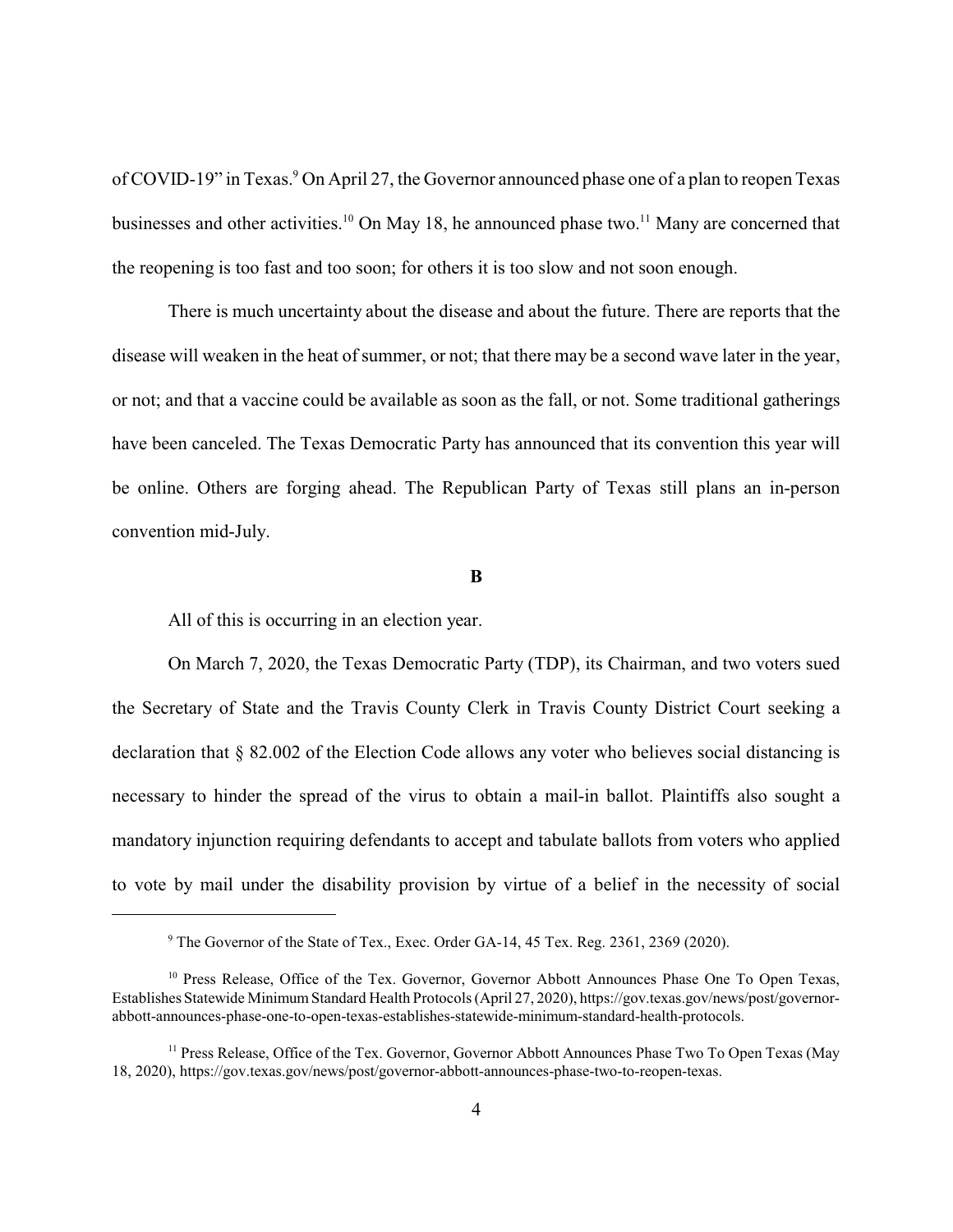distancing. TDP nonsuited the Secretary of State, but the State intervened as a defendant and filed a plea to the jurisdiction. Several advocacy groups<sup>12</sup> and an additional voter also intervened as plaintiffs supporting TDP.

On April 17, after a hearing, the trial court issued a temporary injunction declaring

that the plaintiffs were "reasonable to conclude that voting in person while the virus that causes COVID-19 is still in general circulation presents a likelihood of injuring [a voter's] health, and any voters without established immunity meet the plain language definition of disability thereby entitling them to a mailed ballot under Tex. Elec. Code § 82.002.

The court enjoined Travis County from rejecting ballots that claimed a disability due to the presence of COVID-19. The defendants, including the State, were also enjoined from "issuing guidance or otherwise taking actions that would prevent Counties from accepting and tabulating any mail ballots received from voters who apply to vote by mail based on the disability category of eligibility as a result of the COVID-19 pandemic".

The State immediately appealed. Travis County did not.

The Attorney General published a letter addressed to county judges and county election officials explaining: "Based on the plain language of the relevant statutory text, fear of contracting COVID-19 unaccompanied by a qualifying sickness or physical condition does not constitute a disability under the Texas Election Code for purposes of receiving a ballot by mail."<sup>13</sup> The letter

 $12$  These included the League of Women Voters of Texas, League of Women Voters Austin Area, MOVE Texas Action Fund, and Workers Defense Action Fund.

<sup>&</sup>lt;sup>13</sup> Tex. Att'y Gen., Guidance Letter on Ballot by Mail Based on Disability (May 1, 2020), https://www.texas attorneygeneral.gov/sites/default/files/images/admin/2020/Press/Mail-in%20Ballot%20Guidance%20Letter 05012020. pdf.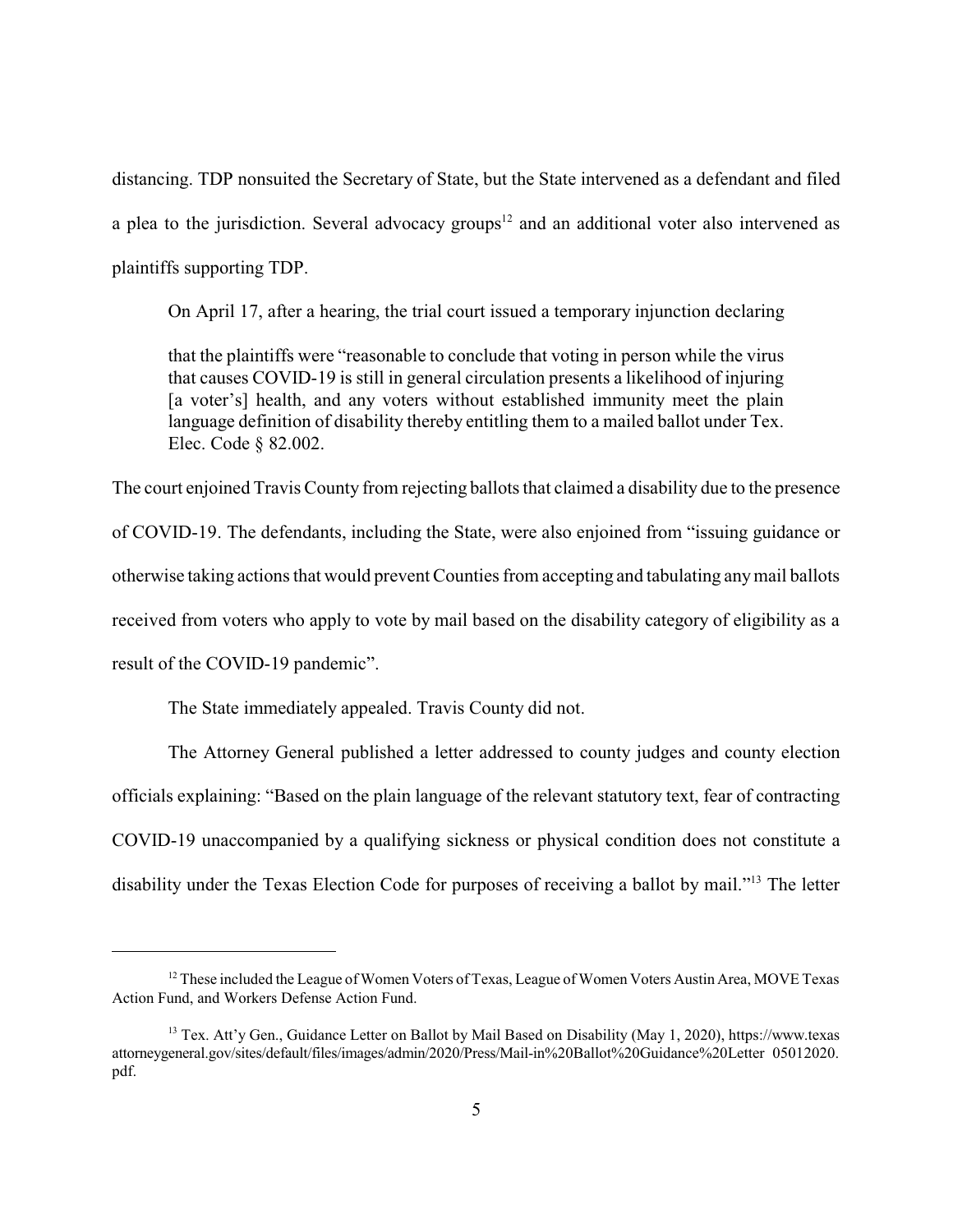further prescribed that any "third parties" who advised voters to apply for mail-in ballots due to a fear of COVID-19 could be prosecuted under the Election Code. The letter stated that the Travis County court's order was stayed by virtue of the appeal. The letter was accompanied by a press release, stating: "Several county officials throughout the State, including the Harris County judge and clerk, are misleading the public about their ability to vote by mail, telling citizens that in light of COVID-19, anyone can claim a 'disability' that makes them eligible for ballot by mail."<sup>14</sup>

Appellees responded by filing an emergency motion in the court of appeals, seeking to enforce the trial court's injunction against the State. On May 14, the court of appeals granted the motion and reinstated the temporary injunction. The State filed an emergency mandamus petition in this Court, and we stayed the court of appeals' order pending review of the mandamus petition. The trial court's order remains superseded.

Parallel to this state-court litigation, on April 7, the TDP and three voters also sued state officials, the Travis County Clerk, and the Bexar County Elections Administrator in the United States District Court for the Western District of Texas. TDP alleged that the State's interpretation of the Election Code (1) violates the Twenty-Sixth Amendment as applied, (2) discriminates on the basis of age and race in violation of the Equal Protection Clause as applied, (3) violates the First Amendment, and (4) is void for vagueness.<sup>15</sup> The plaintiffs also accuse the Attorney General of voter

<sup>&</sup>lt;sup>14</sup> Press Release, Tex. Att'y Gen., AG Paxton Advises County Officials to Avoid Misleading the Public on Vote by Mail Laws (May 1, 2020), https://www.texasattorneygeneral.gov/news/releases/ag-paxton-advises-county-officialsavoid-misleading-public-vote-mail-laws.

<sup>15</sup> *Tex. Democratic Party v. Abbott*, No. SA-20-CA-438-FB, 2020 WL 2541971, at \*13 (W.D. Tex. May 19, 2020).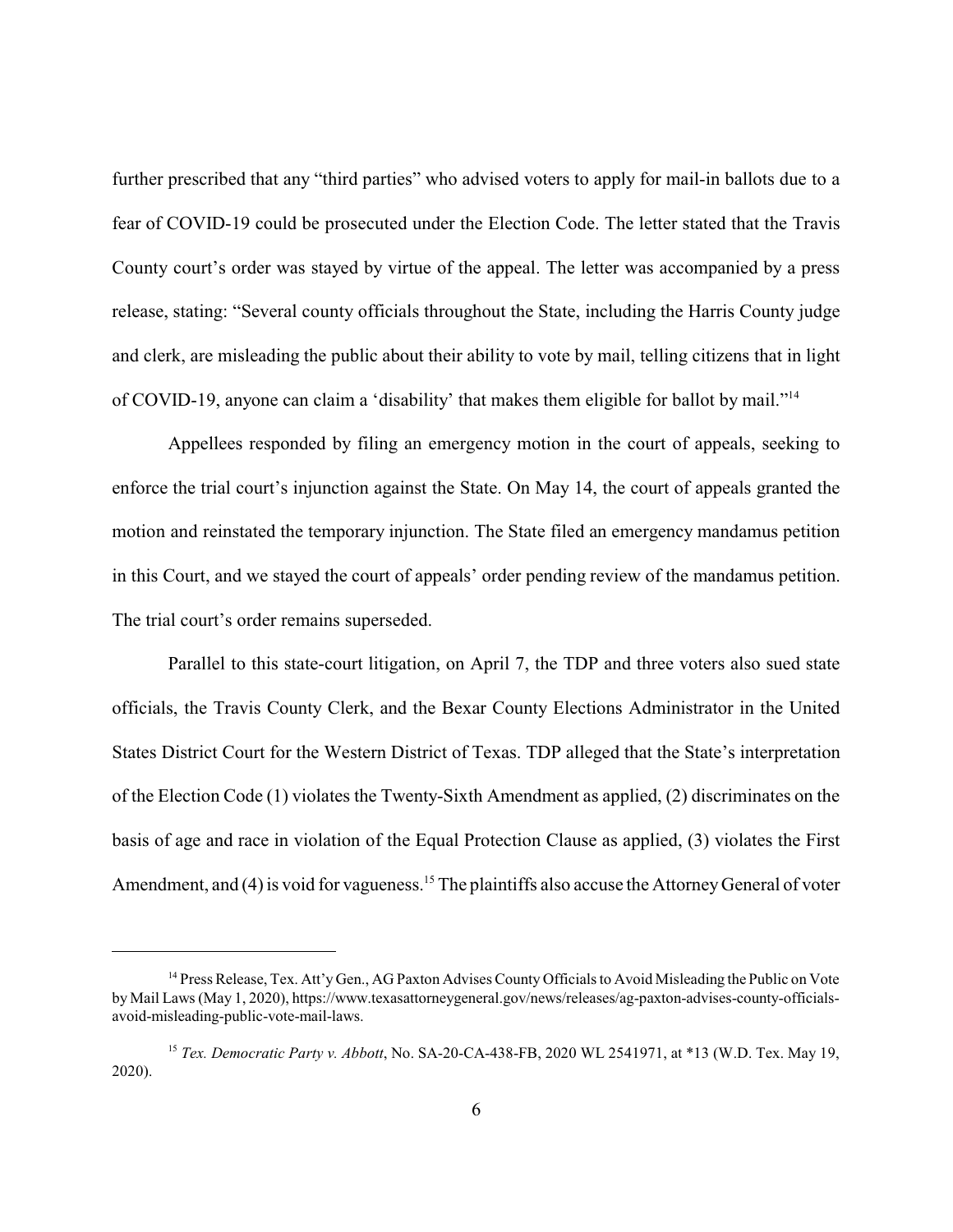intimidation.<sup>16</sup> After a hearing, on May 19 the court concluded that the plaintiffs were likely to prevail on their claims and issued a preliminary injunction.<sup>17</sup> The court concluded that "lack of immunity from COVID-19 is indeed a physical condition"<sup>18</sup> and declared that "[a]ny eligible Texas voter who seeks to vote by mail in order to avoid transmission of COVID-19 can apply for, receive, and cast an absentee ballot in [the] upcoming elections during the pendency of pandemic circumstances."<sup>19</sup> The order enjoined the State from "issuing any guidance, pronouncements, threats of criminal prosecution or orders, or otherwise taking anyactions inconsistent with this Order."<sup>20</sup> The State appealed, and on May 20 the United States Court of Appeals for the Fifth Circuit stayed that order.<sup>21</sup>

## **C**

The State initiated this original proceeding on May 13, naming the Clerks as respondents. The State asks the Court to use the power granted by the Election Code "to compel the performance of any duty imposed by law in connection with the holding of an election".<sup>22</sup> The State complains that the Clerks have defined "disability" as a "generalized fear common to all voters of contracting

<sup>16</sup> *Id.*

 $17$  *Id.* at \*28–32.

<sup>18</sup> *Id.* at \*5.

<sup>19</sup> *Id.* at \*6.

 $^{20}$  *Id.* at \*7.

<sup>21</sup> *Tex. Democratic Party v. Abbott*, No. 20-50407, 2020 WL 2616080 (5th Cir. May 20, 2020).

<sup>22</sup> TEX. ELEC. CODE § 273.061.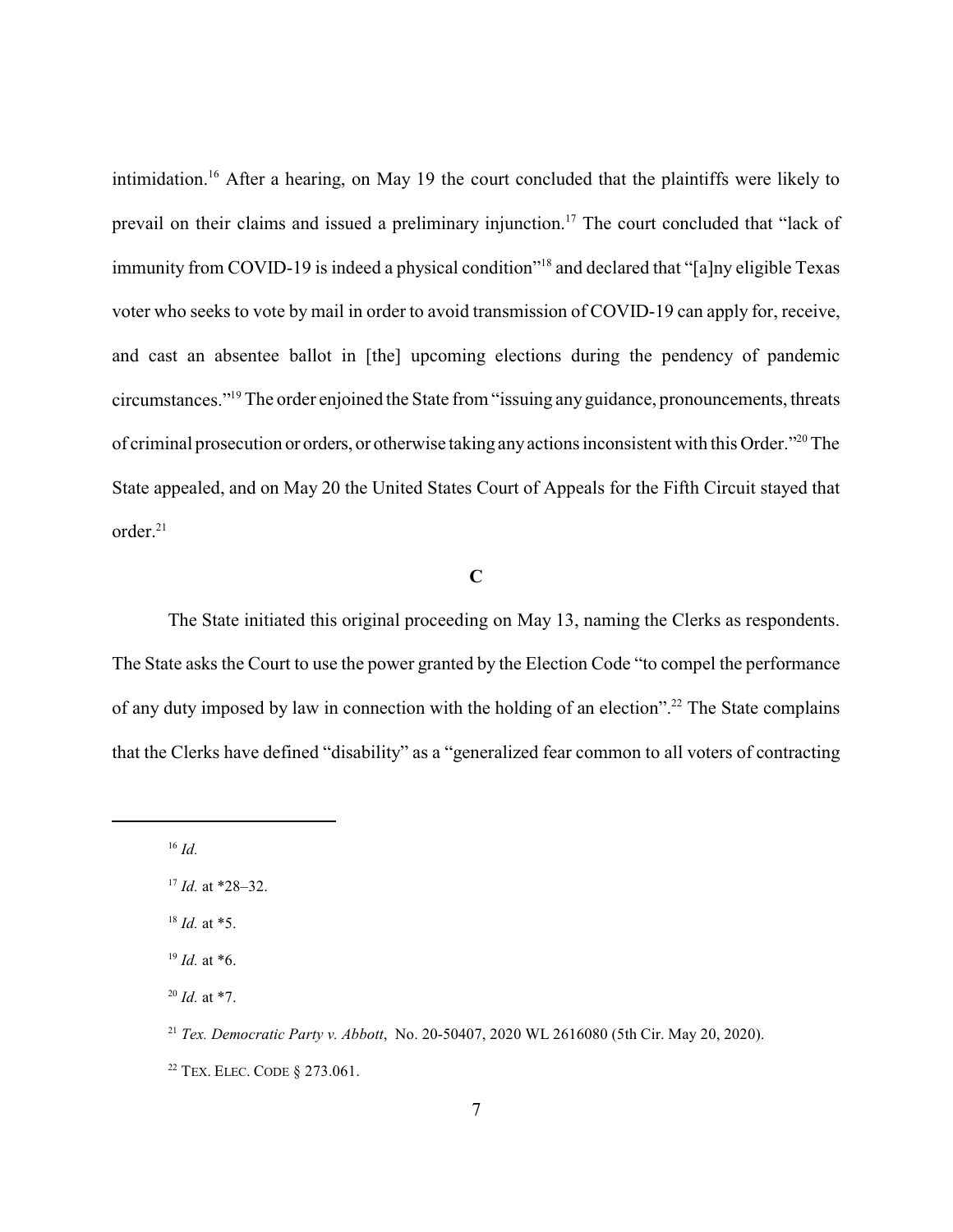disease." According to the State, the Clerks are encouraging voters to apply to vote by mail, "regardless of whether they have any 'disability,' as the Legislature defined that term" and accepting invalid applications under their own faulty definition of "disability." Furthermore, the State argues, by failing to apply the correct definition of disability, the Clerks are ignoring the oath they took to "'preserve, protect, and defend . . . the laws of' the State of Texas and 'faithfully execute [their] duties' accordingly." The State's assertions with respect to each county official are detailed below. The State asks for relief within 14 days of filing the petition because election officials will soon begin mailing out ballots for elections held in July.

On May 15, the plaintiffs and intervenor-plaintiffs from the Travis County litigation moved to intervene in this proceeding. They argued that the relief sought by the State is a collateral attack on the temporary injunction that they had won, which is still pending appeal, and that they should be allowed to intervene as interested parties. Moreover, the issues in this proceeding mirror those decided by the Travis County litigation. The State opposed the motion to intervene, arguing that the Texas Rules of Appellate Procedure do not provide for an intervention in a mandamus proceeding. Before the Court had ruled on the motion to intervene, the movants filed a joint response to the State's petition for writ of mandamus.

The response argued that:

- the State has failed to show that respondents ignored a ministerial duty because the State cannot show that the election administrators have a duty to reject some voters who apply to vote by mail by virtue of a disability;
- the State is seeking an injunction, not mandamus relief, which, under the Election Code, lies only to correct an act that has already been performed;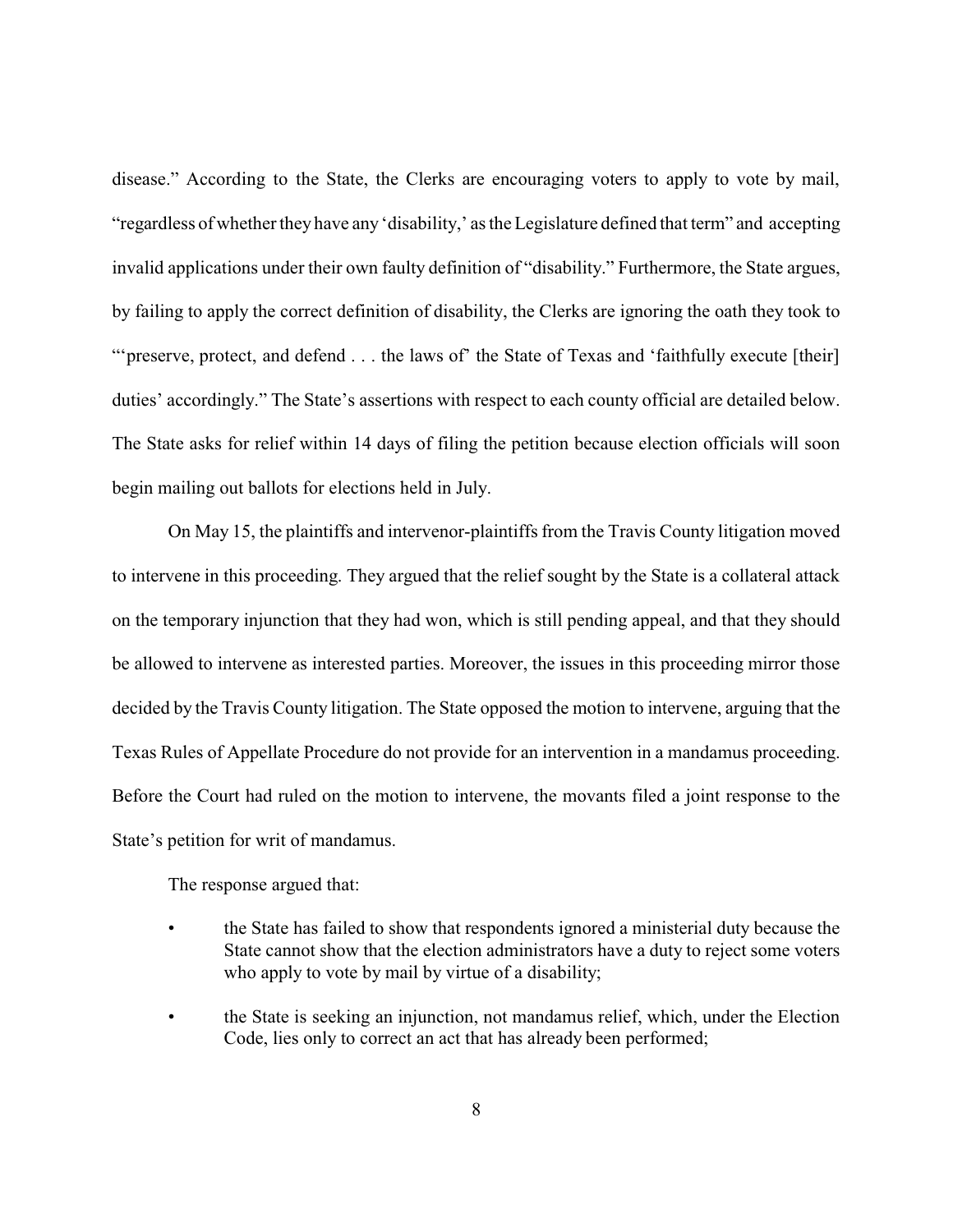- the mandamus petition is an impermissible attack on the temporary injunction;
- there is an adequate remedy on appeal;
- the record is insufficient to decide whether voters without COVID-19 immunity are eligible to vote by mail because the issue involves a review of medical evidence not present in the record, which the Travis County trial court heard before issuing its ruling;
- the State's interpretation of  $\S$  82.002 is refuted by the plain language of the statute, as well as prior opinions from the Attorney General;
- the statute should be read to "maximize Texans' ability to exercise their right to vote"; and
- the State's reference to voter fraud is extraneous to the legal problems posed by the petition.

The Court denied the motion to intervene, noting that it would consider the intervenors as amici and review their filings as such.

We set out the State's assertion regarding each Clerk as follows.

**1**

The State alleges that "Harris County's earlyvoting clerk . . .(along with other Harris County officials)" filed an amicus brief in the Travis County litigation advocating for a finding that a healthy person who fears infection should be able to vote and that therefore all voters should be able to vote by mail. The State alleges that the Clerk was quoted as saying that her office would not challenge any voter applying to vote by mail. Further, she asked the Harris County commissioners court for sufficient funds to "to provide an absentee ballot to every voter in Harris County" and promised to conduct a widespread voter information campaign "promoting voting bymail." Therefore, the State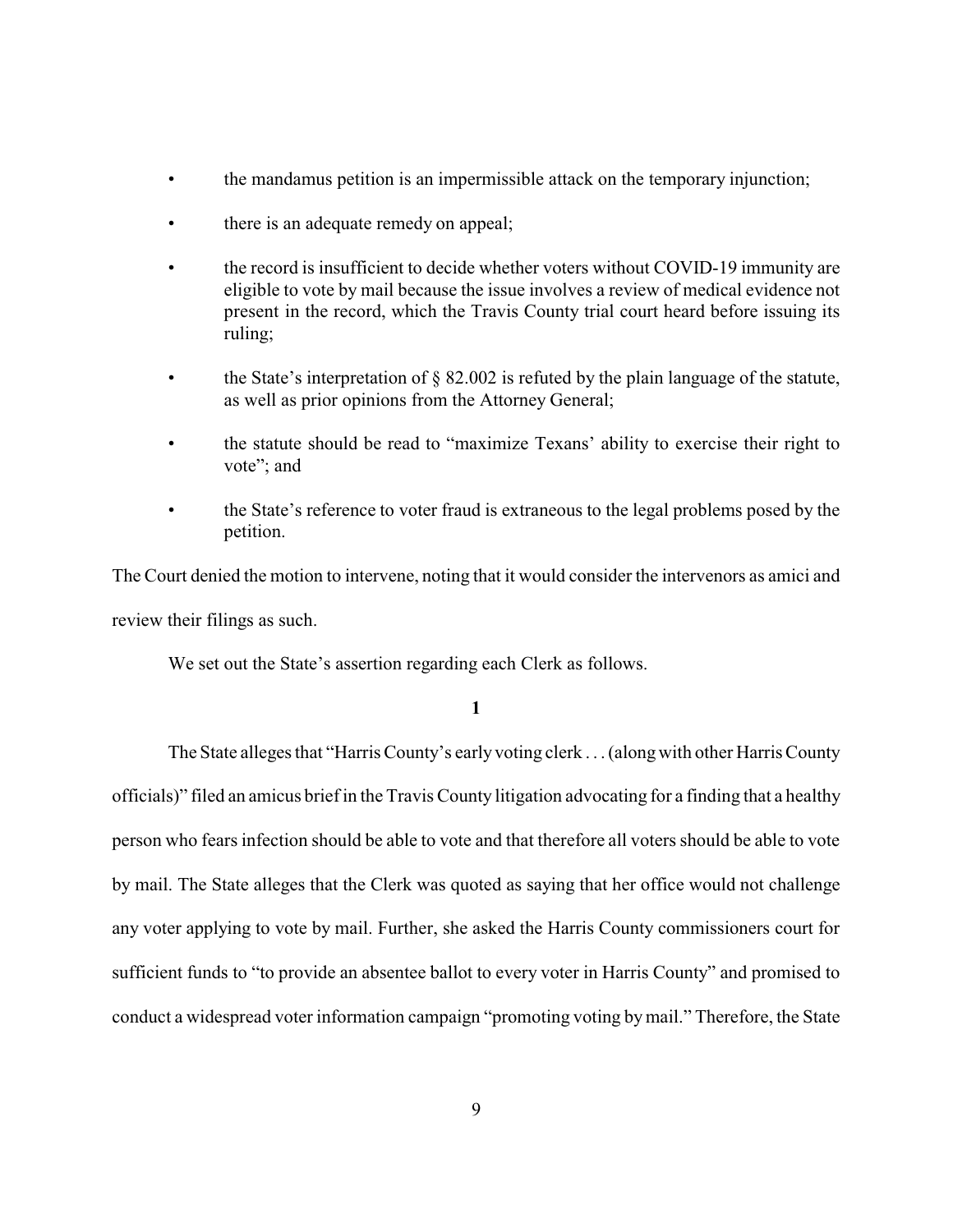contends, she is "overriding the Legislature's policy decisions". The County also filed an amicus brief in the Fifth Circuit Court of Appeals taking the same position it took in Travis County.

The Harris County Clerk responded that she has only proposed that voters "for whom voting in person presents a likelihood of injury to the voter's health" are eligible to vote by mail. "Election officials . . . have advised [voters] to vote by mail if they do not have immunity to a highly contagious disease that is likely to injure their health."

The County took the position in the Travis County court that the County "and its Election Administrator Need Immediate Clarity." The only references to the Clerk at all, in the amicus filed at the time of the mandamus petition, are two references to the need for clarity on the law. It is not clear why the State ascribes all the statements in the brief to the Clerk. The brief explained that clarity was required to effectively run polling locations and protect election workers. In the County's amicus brief in the Fifth Circuit, the County Attorney again, not the Clerk stated that "Harris County wishes to increase the ratio of VBM as a practical not a partisan matter because doing so will enable less crowded conditions during in-person voting and thus better social distancing." In the same brief, the County stated that it was not advocating for universal voting by mail, but only preparing for what promises to be "the most challenging election in American history." The brief notes that "[e]lection administrators naturally thought this broad definition would include those who could contract COVID-19 by voting in-person as polling places tend to be crowded with no room to socially distance. But clear guidance was not forthcoming."

The brief does argue that because of the seriousness of COVID-19 infection, and "because no one is known to be immune to COVID-19, all voters should be free to VBM in the July 14 run-off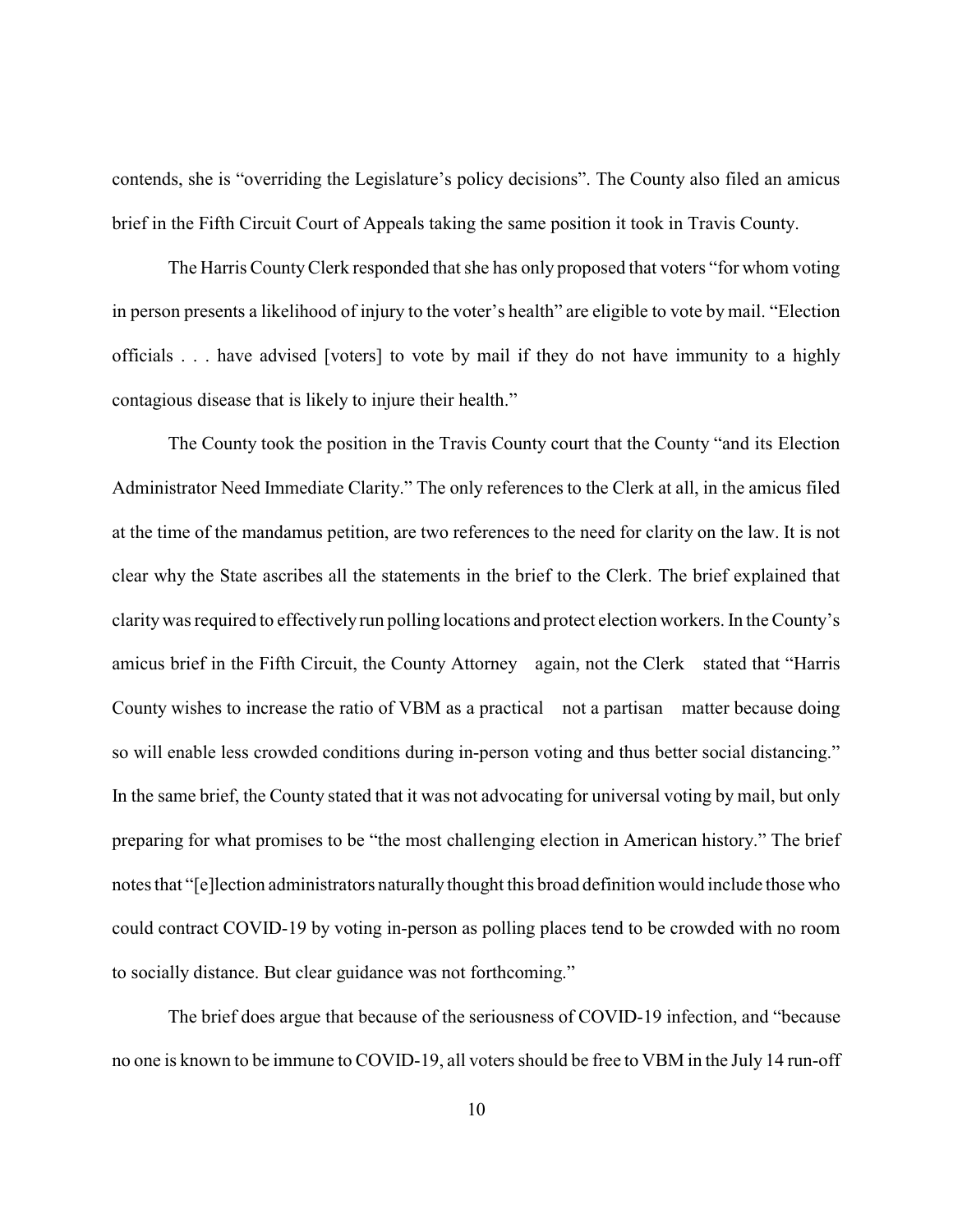and the November election." The brief also reported that mail-in ballot applications have already started to accrue; so far about 2.9% of applications make a claim for a mail-in ballot under the disability provision. Of these, only a very small number have further noted that the purported disability is related to the pandemic. Once again, the brief's only references to the Clerk cite the election administrators' need "to know clear rules for conducting elections during the pandemic as soon as possible so they may plan accordingly."

In her statements before the Harris County commissioners court, the agenda reflects a "[r]equest by the CountyClerk for potential expansion of voting bymail due to COVID-19 including a review of budget requirements for such a program." On the same page of the agenda, the County Attorney is noted to have requested a discussion of "the effect of COVID-19 pandemic on elections," and a "filing by the County Attorney of a friend of court brief in state litigation seeking to allow all eligible voters to vote bymail during the pandemic, and authorization to file similar briefs in federal court and other similar litigation."

Further, in a letter to the commissioners court, the Clerk reviewed budget concerns raised by an "expanded Mail Ballot Program." The letter states: "The County Clerk's Office is preparing to scale up the mail program and now are providing the Court a cost estimate list of items in order to expand the vote by mail program for the July 14, 2020 primary runoff election with the early voting period from July 6-10." The letter proceeds to discuss the added expenses of increased voting by mail at escalating levels of mail-in ballots. The letter also states that the office is engaging in a "robust Voter Outreach campaign," "encourag[ing] eligible voters to vote by mail," and "expand[ing] vote by mail infrastructure."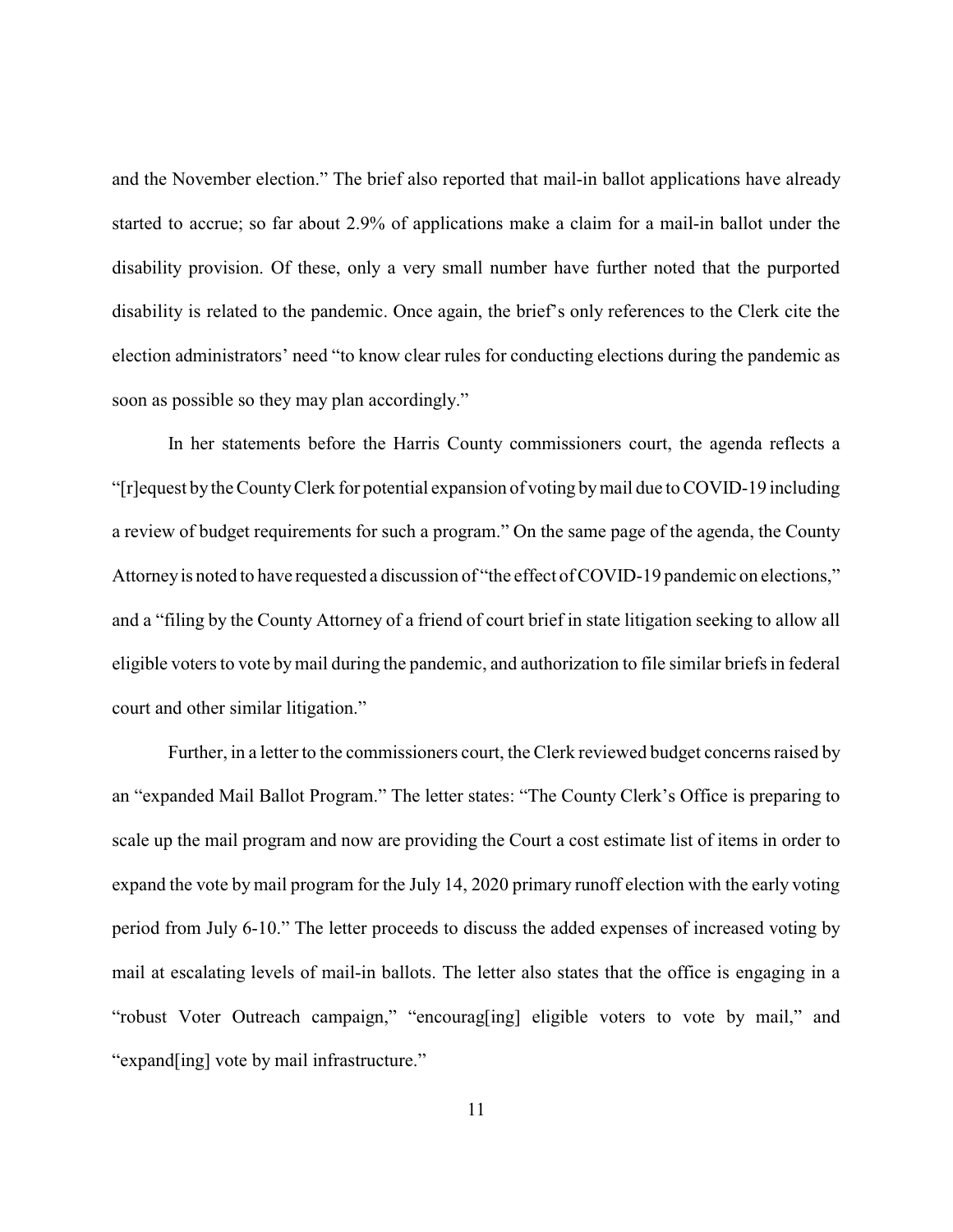The Clerk is reported to have said that "her office is planning for any outcome in a lawsuit filed by Democrats and voting rights advocates seeking to force the Texas secretary of state to allow any resident to request a mail ballot."<sup>23</sup> She is quoted as saying her office "can't turn on a dime"; preparation for any eventuality is necessary.<sup>24</sup> She described the added costs of providing mail-in ballots, from an additional 700,000 mail-in ballots to the cost if the full population voted by mail.<sup>25</sup> The article also states, "Trautman on April 13 said her office would not challenge any voter's request for a mail ballot, effectively opening the accommodation to anyone."<sup>26</sup>

**2**

The State argues that the Travis County Clerk declared on her website that she would "provide a mail-in ballot to any voter who claims 'disability' because of fear of exposure to the novel coronavirus". Further: "Based on the Travis County Trial Court's recent order, mail-in-ballots are a legal alternative to in-person voting for many voters while COVID-19 is in general circulation." She also neither "opposed nor appealed the Travis County District Court's temporary injunction". The State complains that the Clerk stated that "[i]f the voter swears [to be disabled], I believe the voter."

<sup>26</sup> *Id.*

<sup>23</sup> Zach Despart, *Harris County OKs up to \$12M for mail ballots amid corona virus concerns*, HOUST.CHRON. (Apr. 28, 2020), https://www.houstonchronicle.com/news/houston-texas/houston/article/Harris-County-OKs-up-to-12Mfor-mail-ballots-15232775.php.

<sup>24</sup> *Id.*

<sup>25</sup> *Id.*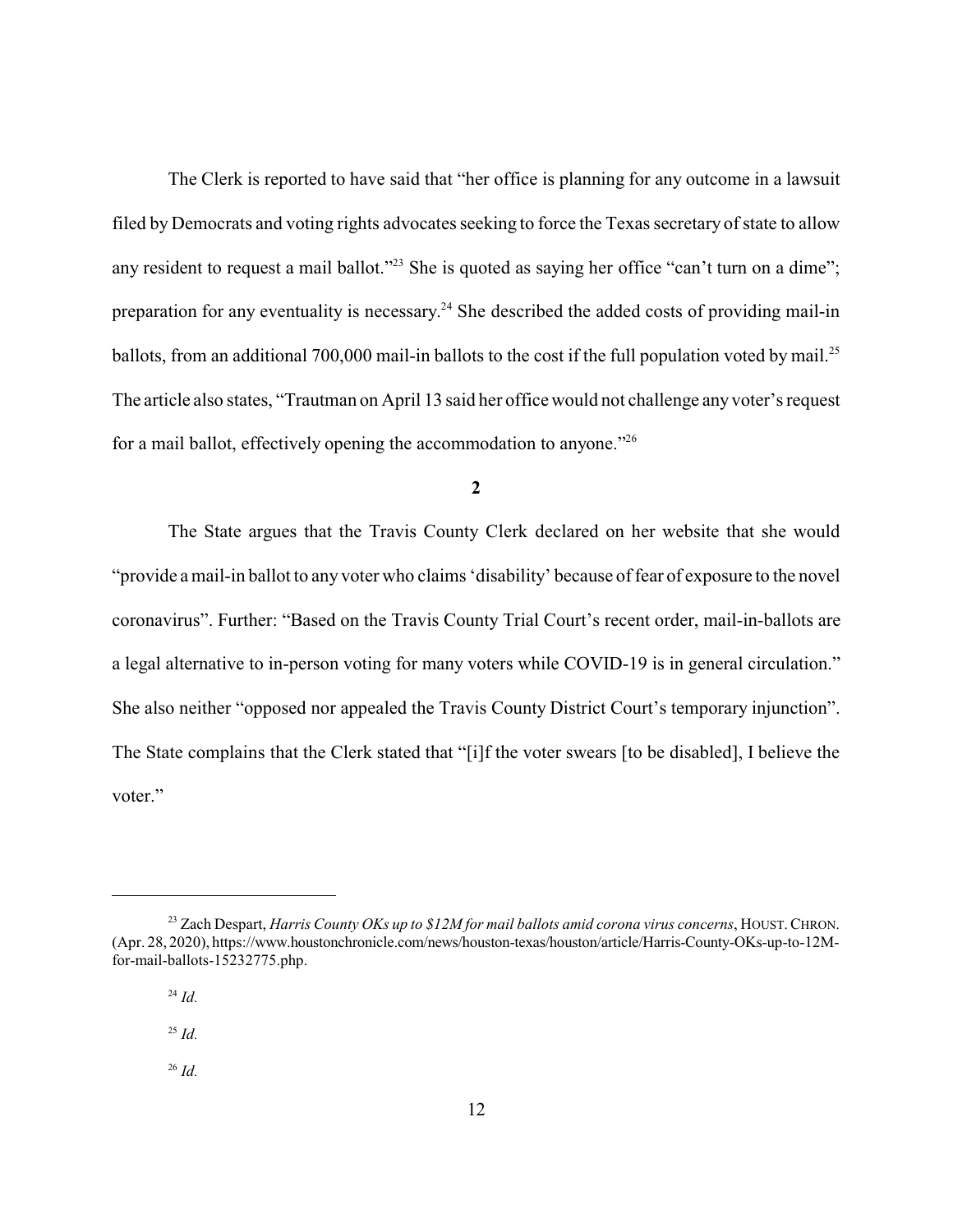Travis County responded that the statements on the website were an accurate reflection of the law, and the State neglected to add that the website also referred interested voters to read the trial court's injunction, with a link to the order. Moreover, the Clerk is required by law to believe a voter who swears to be disabled. In effect, the State is complaining that the Clerk is following the plain language of § 82.002. And, "the State's argument that [the Clerk] is advocating or advising voters to violate the law is factually baseless."

**3**

The State argues that the Cameron County Elections Administrator's website published a reference to the state trial court's order, which explained, "In light of this temporary judgement and its underlying reasoning, the Cameron County Elections Department will not reject any voter's request for a mail-in ballot based on the eligibility category of disability."

The Cameron County Elections Administrator responded that he updated the website each time a court spoke on the issue, including after this Court stayed the district court and the court of appeals' order. The website was later revised to reflect that, "the Texas Supreme Court is temporarily not allowing voters to use the coronavirus as a 'disability' to request a mail-in ballot. The Court is anticipated to issue guidance on this issue in the near future." The website further states that "[o]ur office has no legal authority to administratively require voters to substantiate their disability at the time the application is submitted." In an affidavit to the Court, the Administrator explained: "In no way have I ever expanded or attempted to expand the Legislature's determination of who is eligible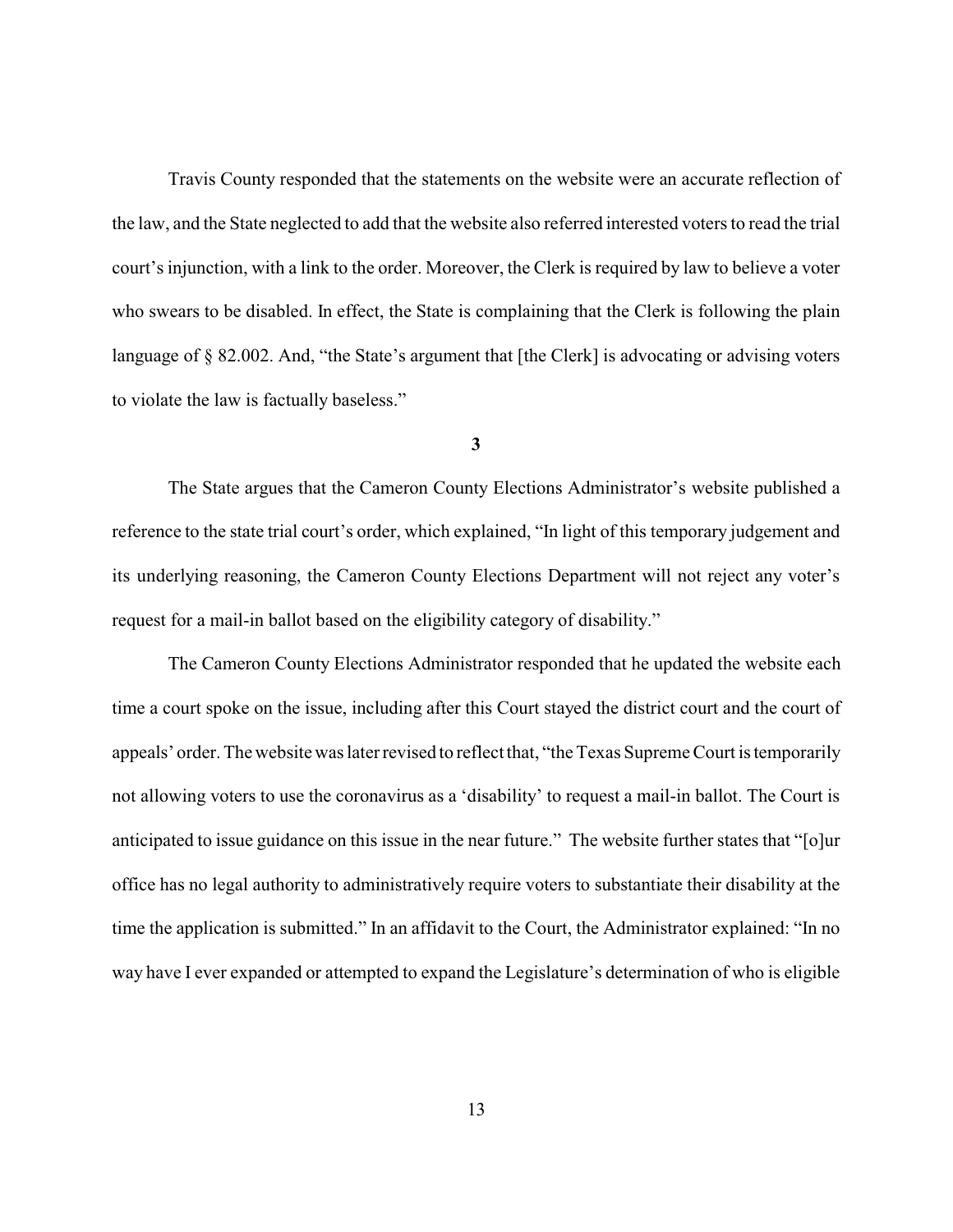to vote by mail. Disability, under the Code, does mean a sickness or physical condition. I have not defined the word to mean a generalized fear common to all voters of contracting disease."<sup>27</sup>

**4**

The State alleges that the Dallas County commissioners court issued a resolution stating that due to the threat of COVID-19, any voter who wanted a mail-in ballot could check the box indicating a disability. The Elections Administrator presented the Attorney General's May 1 letter to the commissioners but explained that "however . . . we do not investigate the reason or require further explanation for the disability if the application is marked disability."

The Administrator responded that she is not a member of the commissioners court "and did not sponsor nor weigh in regarding the resolution." Moreover, the State has cited to only a proposed version of the resolution, not the one that was adopted. The Administrator's presentation of the Attorney General's letter was only accompanied by a description of her practice, which is consistent with the Election Code. That is, Administrators cannot investigate the reason why the disability box is marked on an application. There is no evidence that she took a position contrary to the law, or even that she advocated for expanding the availability of mail-in ballots.

## **5**

The State alleges that the El Paso Elections Administrator "told the El Paso County Commissioners Court that she plans to provide mail-in ballots to any voter who requests one due to the COVID-19 pandemic unless the Travis County temporary injunction is reversed." The El Paso

 $27$  Supp. MR at 13.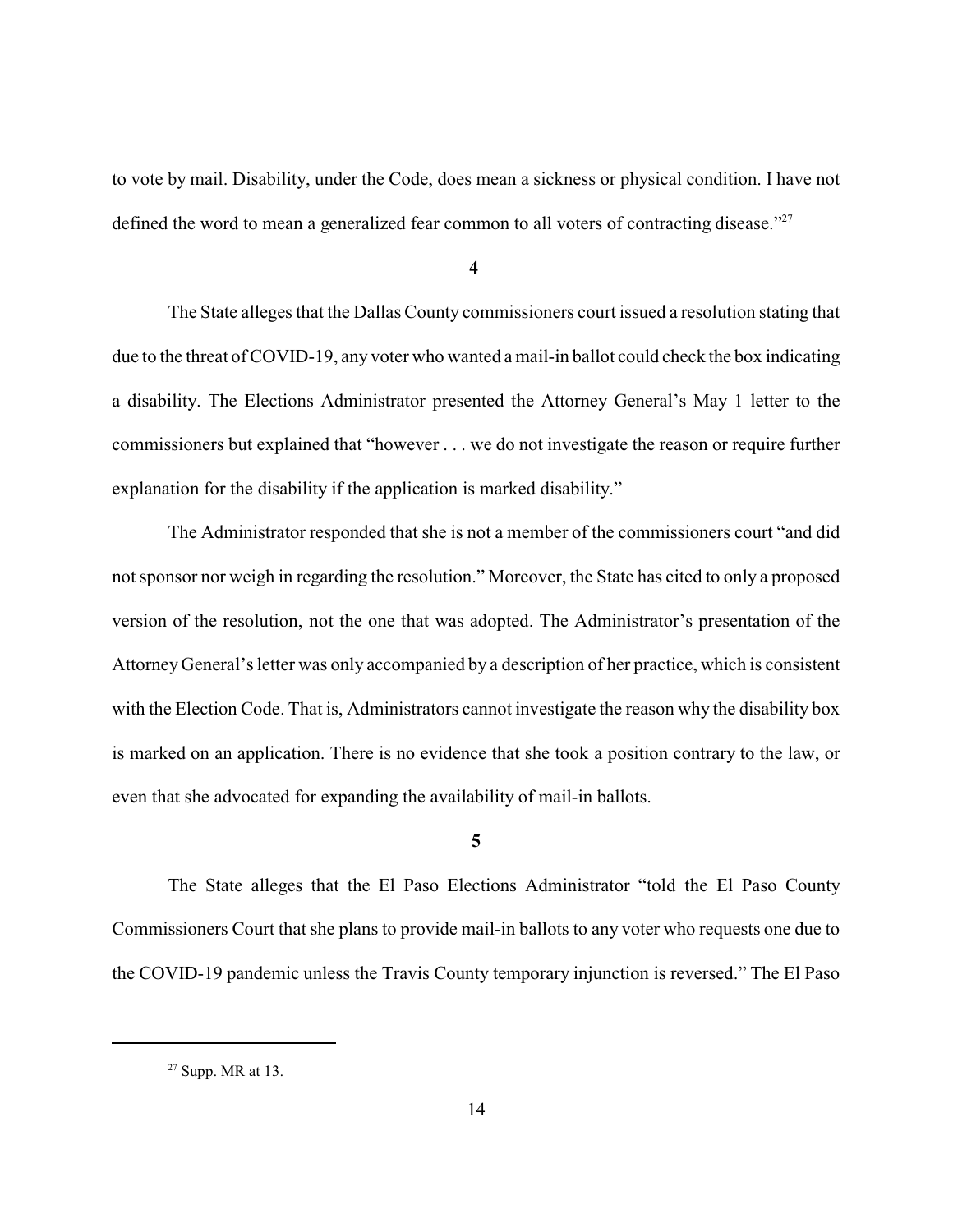commissioners court then voted to file an amicus brief in the Travis County litigation supporting the plaintiffs' interpretation of § 82.002.

The Administrator responded that she "recognized a potential problem in carrying out her duties: the Travis County order might cause an increase in the number of applications for mail-in ballots, which would increase her office's expenses, like postage, staffing, and supplies." Thus she worked with the commissioners court in anticipation of potential budgetaryproblems. Moreover, the Administrator contends that the State's description of her comments is inaccurate. Instead, she explained the litigation and informed the commissioners that it was not clear how § 82.002 would be interpreted at the time of the November elections. She also noted that because there is no requirement that a voter describe her disability, the disability is taken "at face value." Thus she summarized the pending litigation and accurately described how a mail-in ballot should be considered, according to both the AttorneyGeneral and Secretaryof State: "evaluate a ballot bymail application for completeness and issue a ballot if the application is complete."

#### **D**

The Clerks join the State in requesting the Court to interpret § 82.002. The Election Code provides that the "supreme court or a court of appeals may issue a writ of mandamus to compel the performance of any duty imposed by law in connection with the holding of an election".<sup>28</sup> The Harris

<sup>28</sup> TEX. ELEC. CODE § 273.061.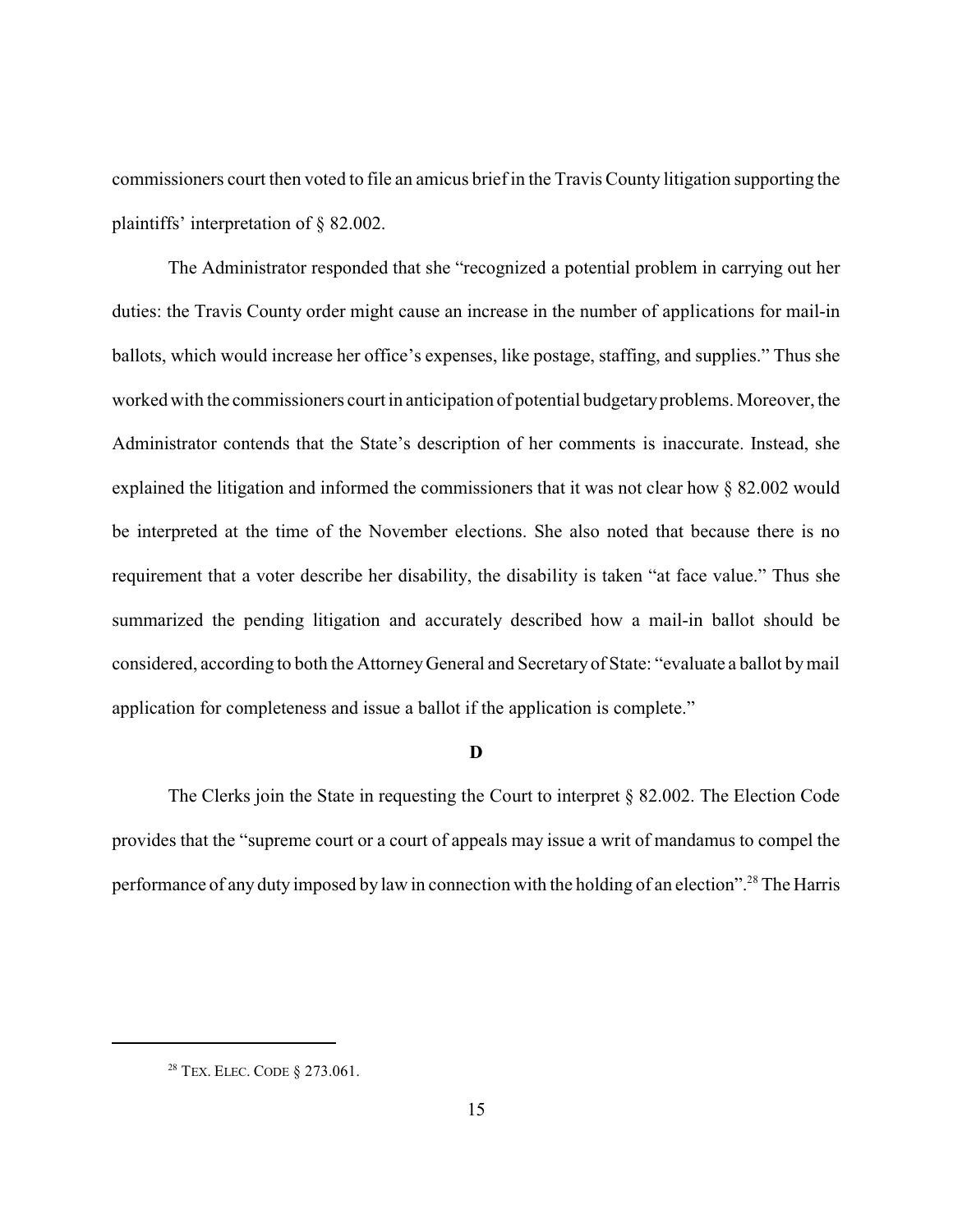County Clerk agrees with the State that because of imminence of the July elections, filing first in this Court is justified.<sup>29</sup> This case also presents questions of state-wide importance.<sup>30</sup>

## **II**

Eligibility for voting by mail is provided by Chapter 82. Section 82.002(a), entitled "Disability", provides that "[a] qualified voter is eligible for early voting by mail if the voter has a sickness or physical condition that prevents the voter from appearing at the polling place on election day without a likelihood of needing personal assistance or of injuring the voter's health."<sup>31</sup> The County Clerk of Harris County<sup>32</sup> argues that a lack of immunity to COVID-19 is a "physical" condition" that is, a physical state and that "likelihood" does not mean a probability. Thus, a voter without immunity has a "disability" under the statute. The State contends that lack of immunity in an otherwise healthy person is not a "physical condition" because it does not distinguish the person from the general populace. "No one can be immune to all possible diseases." What does distinguish people without immunity, the State argues, is at most a fear of contracting COVID-19, and fear is not a "physical condition". The State argues that because a lack of immunity is not a

<sup>29</sup> *See* TEX. R. APP. P. 52.3(e).

<sup>30</sup> *See Perry v. Del Rio*, 66 S.W.3d 239, 257 (Tex. 2001).

 $31$  TEX. ELEC. CODE  $\&$  82.002(a).

<sup>&</sup>lt;sup>32</sup> The position of the County Clerk of Harris County is clearest. The El Paso County Election Administrator joins the Harris County Clerk's "textual analysis" of § 82.002 in passing. El Paso Br. at 23. The County Clerk of Travis County contends that the district court's temporary injunction properly defined "disability." Travis Br. at 16–17. According to the Clerk, lack of immunity to COVID-19 is a disability given the disease's extremely contagious nature and the lack of knowledge about the virus.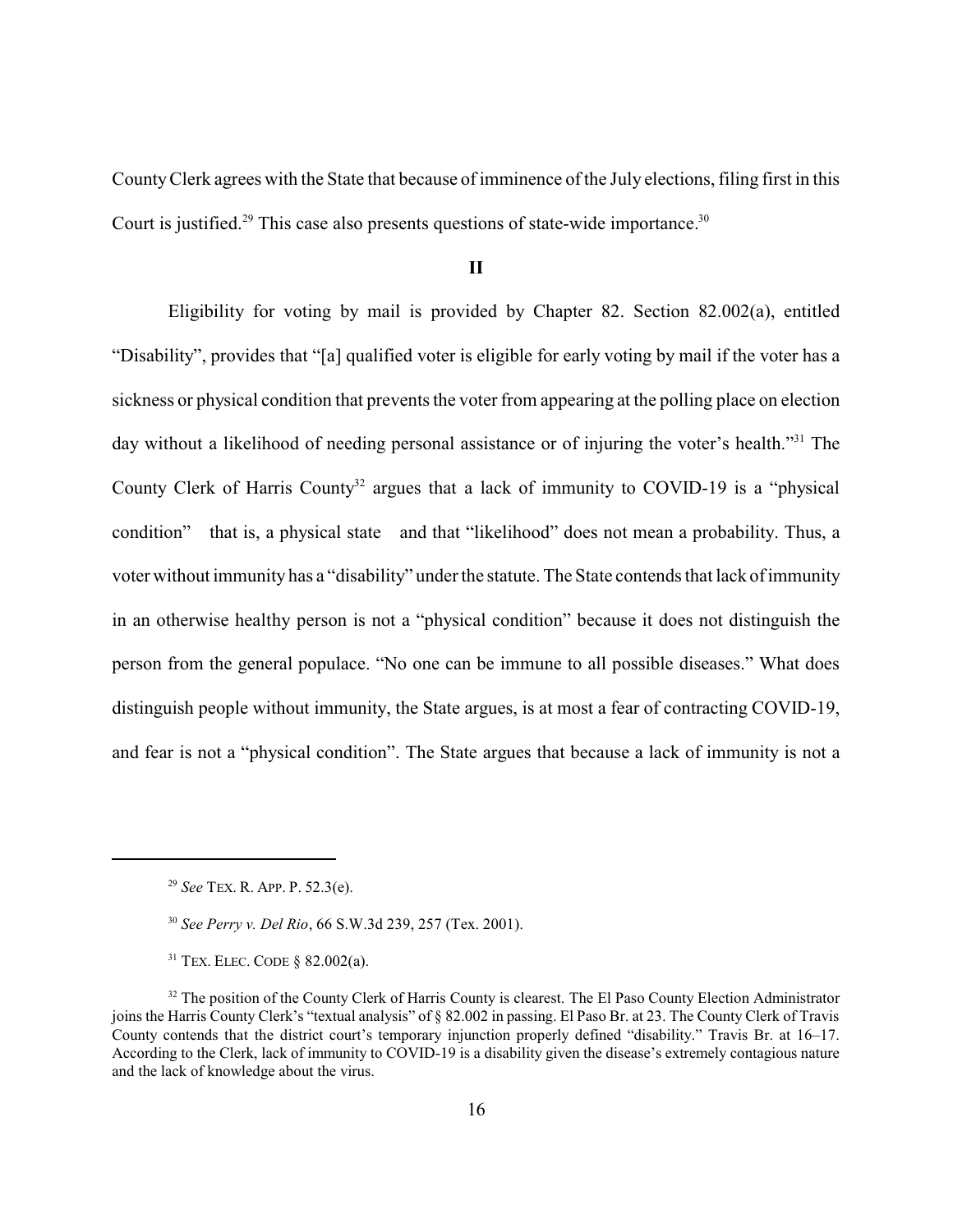"physical condition", whether "likelihood" can mean something less than a probability need not be decided.

#### **A**

The history of absentee voting legislation in Texas shows that the Legislature has been both engaged and cautious in allowing voting by mail. When it has permitted absentee voting based on a voter's bodily state, it has always been in terms of a physical disability.

Voting before election day was first permitted by statute in Texas in 1917. A voter who expected to be absent from his county of residence on election day an "absentee" could appear beforehand in person before the county clerk and mark his ballot, which the clerk retained to be counted with all the votes cast.<sup>33</sup> In 1921, the absentee could also make an affidavit before a notary public, who would then request a ballot from the county clerk.<sup>34</sup> When the voter had marked the ballot in the notary's presence under oath, the notary would mail it to the county clerk.<sup>35</sup> In 1933, the option of voting before a notary was discarded, but an absentee could apply to the county clerk for a ballot by mail, and after receiving and marking it, return it by mail to the county clerk.<sup>36</sup> This was the first use of voting by mail.

<sup>33</sup> Act of May 26, 1917, 35th Leg., 1st C.S., ch. 40, § 1, 1917 Tex. Gen. Laws 62, 63–64.

<sup>34</sup> Act of Mar. 12, 1921, 37th Leg., R.S., ch. 113, § 1, 1921 Tex. Gen. Laws 217, 218.

<sup>35</sup> *Id.* at 219.

<sup>36</sup> Act of Jan. 30, 1933, 43rd Leg., R.S., ch. 4, § 1, 1933 Tex. Gen.. Laws 5, 5–6.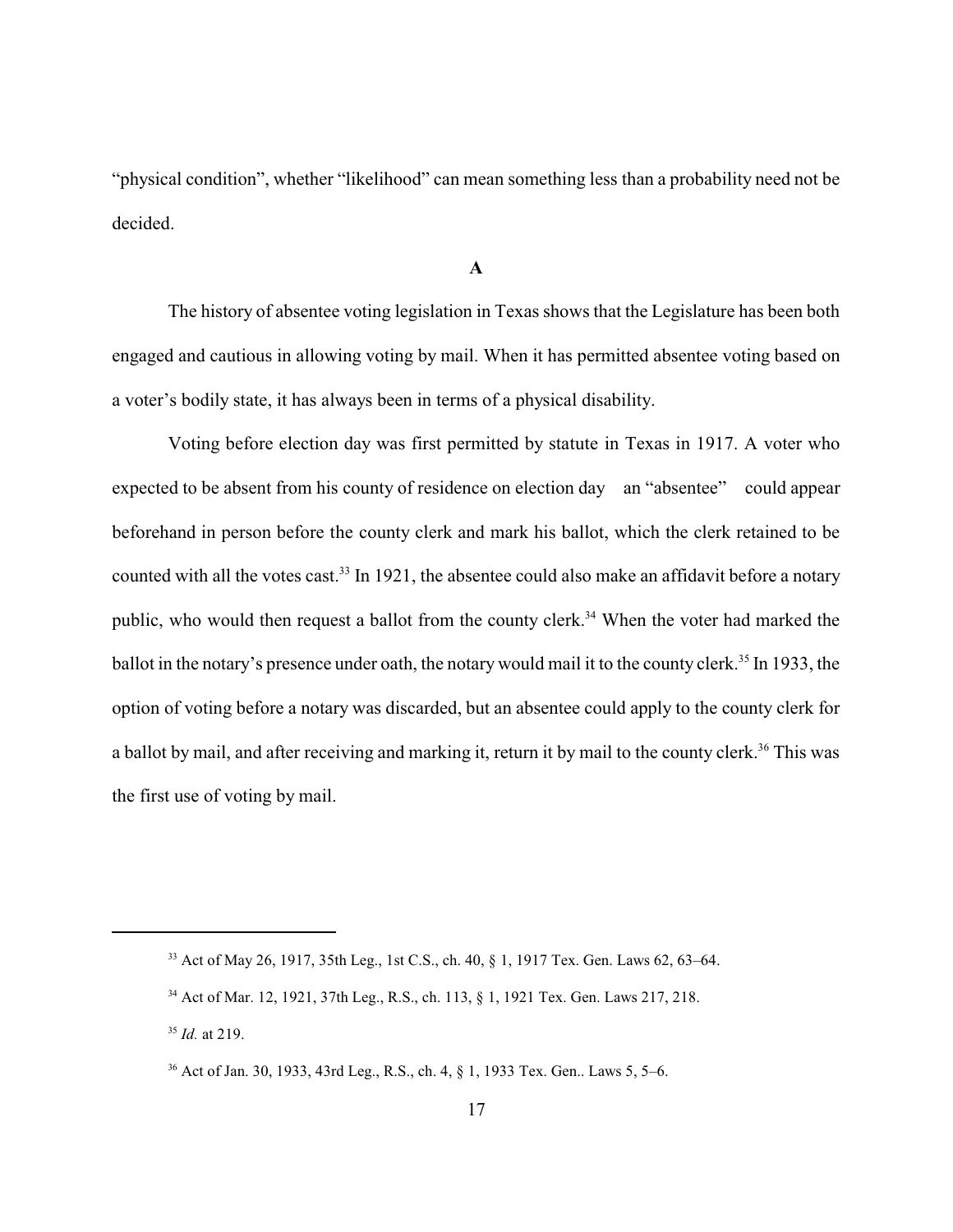In 1935, absentee voting was expanded to a voter "who because of sickness or physical disability cannot appear at the poll place" on election day.<sup>37</sup> The voter was required to submit a sworn application accompanied by "a certificate of a duly licensed physician certifying as to such sickness or physical disability".<sup>38</sup> The provisions were codified as  $\S 37$  of the Election Code enacted in 1951.<sup>39</sup> A 1963 amendment to § 37 provided that "[e]xpected or likely confinement for childbirth on election day shall be sufficient to entitle a voter to vote absentee on the ground of sickness or physical disability" but was also required to be supported by a physician's certificate "that because of pregnancy and possible delivery she will be or may be unable to appear at the polling place on election day."<sup>40</sup>

In 1969, absentee voting was extended to voters who could not appear at a polling place for "religious belief".<sup>41</sup> A 1975 amendment extended absentee voting to voters 65 years of age or older on election day and those who could not appear at a polling place because of confinement in jail.<sup>42</sup> In 1981, the requirement of a physician's certificate accompanying an application to vote absentee based on sickness or physical disability was dropped.<sup>43</sup> In 1991, religious belief was dropped as a

<sup>37</sup> Act of May 17, 1935, 44th Leg., R.S., ch. 300, § 1, 1935 Tex. Gen. Laws 700, 700.

<sup>38</sup> *Id.* § 2, at 701–702.

<sup>39</sup> Act of May 30, 1951, 52nd Leg., R.S., ch. 492, § 1, 1951 Tex. Gen. Laws 1097, 1109–1113.

<sup>40</sup> Act of May 24, 1963, 58th Leg., R.S., ch. 424, § 14, 1963 Tex. Gen. Laws 1017, 1034.

<sup>41</sup> Act of Mar. 27, 1969, 61st Leg., R.S., ch. 82, § 1, 1969 Tex. Gen. Laws 202, 203.

<sup>42</sup> Act of May 30, 1975, 64th Leg., R.S., ch. 682, § 5, 1975 Tex. Gen. Laws 2080, 2082.

<sup>43</sup> Act of May 26, 1981, 67th Leg., R.S., ch. 301, § 1, 1981 Tex. Gen. Laws 854, 855.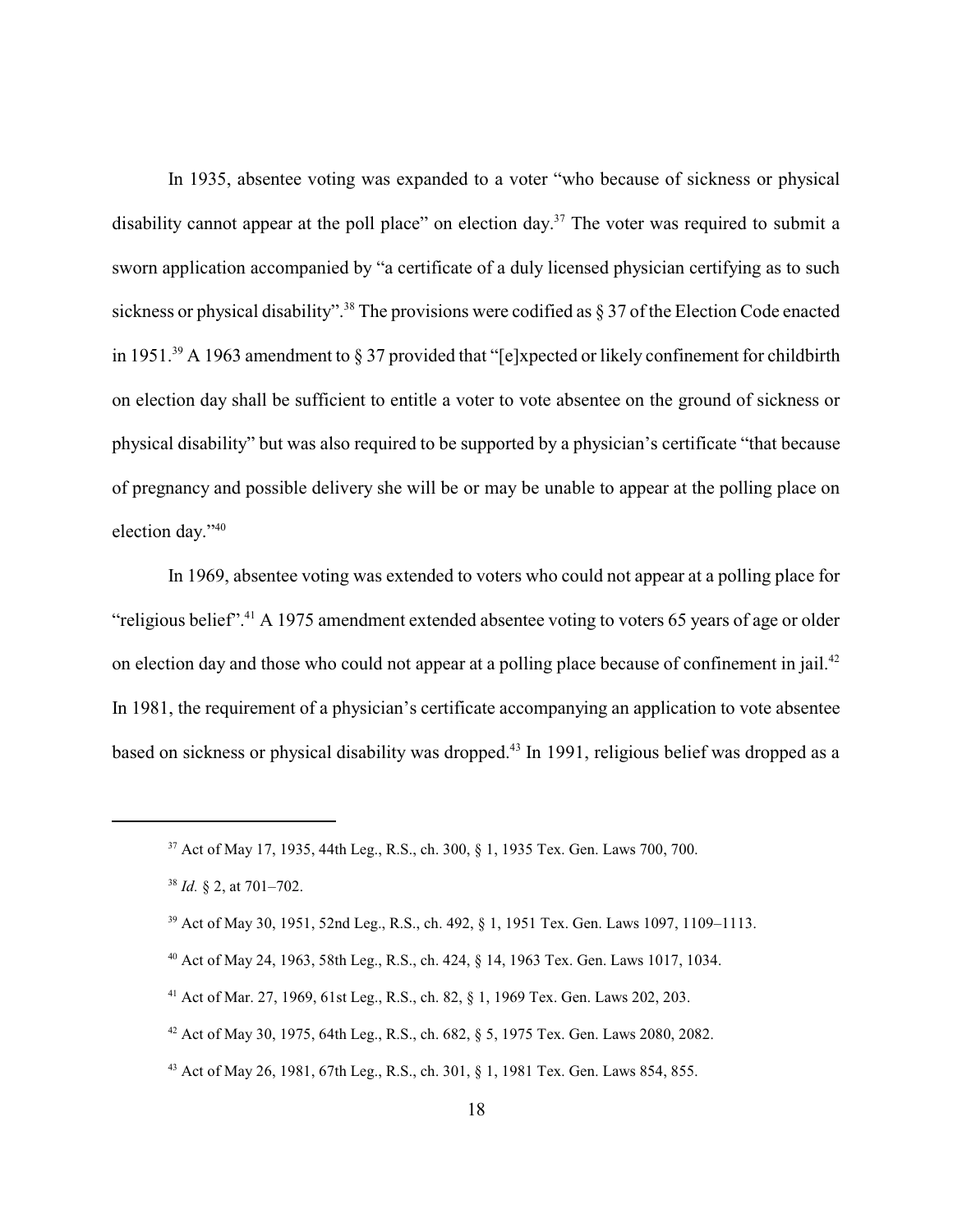reason to vote absentee.<sup>44</sup> In 2007, participation in the address confidentiality program administered by the attorney general was added.<sup>45</sup>

From 1935 to 1985, absentee voting was permitted for voters with "sickness" or "physical disability". That formulation was changed with the recodification of the Election Code in 1985. The provision, § 82.002(a), was entitled "Disability", retaining that concept as the general requirement, and stated: "A qualified voter is eligible to vote absentee by personal appearance or by mail if the voter has a sickness or physical condition that prevents the voter from appearing at the polling place on election day without a likelihood of needing personal assistance or of injuring his health."<sup>46</sup>

**B**

The Legislature has very deliberately limited voting by mail to voters in specific, defined categories: those who will be absent from their county of residence during an election period,<sup>47</sup> who have a "disability", $^{48}$  who are over 65 years of age, $^{49}$  who are incarcerated, $^{50}$  or who are participating in the address confidentiality program administered by the Attorney General.<sup>51</sup> "Disability" is defined as a sickness or physical condition preventing in-person voting without a likelihood of harm to the

<sup>44</sup> Act of May 21, 1991, 72nd Leg., R.S., ch. 1234, § 1.02, Tex. Gen. Laws 831, 831.

<sup>45</sup> Act of May 25, 2007, 80th Leg., R.S., ch. 1295, § 7, 2007 Tex. Gen. Laws 4354, 4360.

<sup>46</sup> Act of May 13, 1985, 69th Leg., R.S., ch. 211, § 1, 1985 Tex. Gen. Laws 802, 897.

<sup>47</sup> TEX. ELEC. CODE § 82.001.

<sup>48</sup> *Id.* § 82.002.

<sup>49</sup> *Id.* § 82.003.

<sup>50</sup> *Id.* § 82.004.

<sup>51</sup> *Id.* § 82.007; *see* TEX. CODE CRIM. PROC. arts. 56.81–56.93.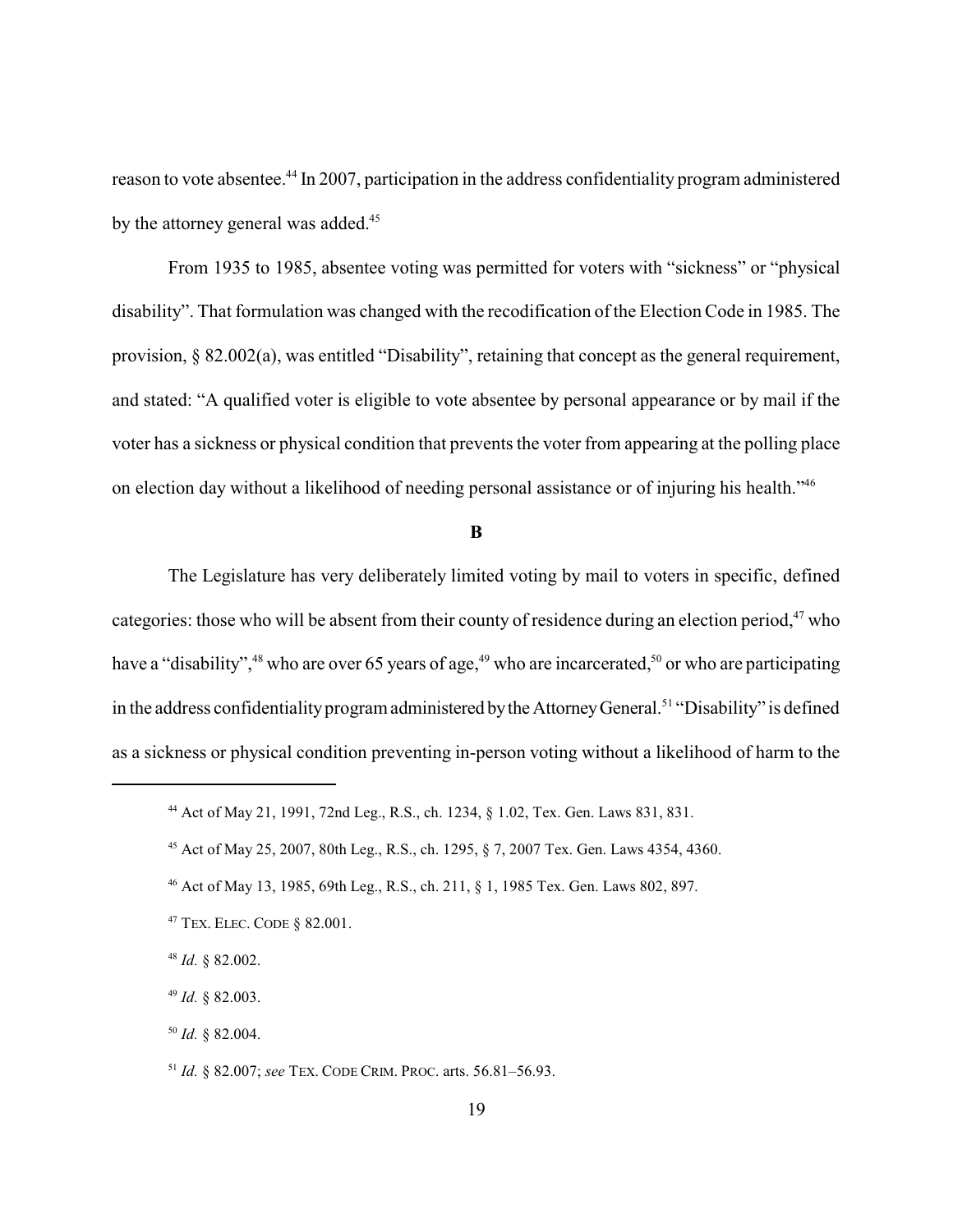voter's health,<sup>52</sup> and as "[e]xpected or likely confinement for childbirth on election day".<sup>53</sup> The ordinary meaning of "physical" is "of or relating to the body".<sup>54</sup> The parties agree that this excludes mental or emotional states, including a generalized fear of a disease. "Condition" can mean "a state of being".<sup>55</sup> But if "physical condition" as used in  $\S$  82.002(a) meant "physical state of being", it would swallow the other categories of voters eligible for mail-in voting. A voter's location during an election period is certainly a physical state of being. So are age, incarceration, sickness, and childbirth, even participation in a program. To give "physical condition" so broad a meaning would render the other mail-in voting categories surplusage. Further, such an interpretation would encompass the various physical states of the entire electorate. Being too tired to drive to a polling place would be a physical condition. The phrase cannot be interpreted so broadly consistent with the Legislature's historical and textual intent to limit mail-in voting.<sup>56</sup>

Another dictionary definition of "condition" is "the physical status of the body as a whole or of one of its parts usually used to indicate abnormality",<sup>57</sup> as for example a heart condition. The idea of condition as an abnormal or at least distinguishing state of being is consistent with the other

 $52$  TEX. ELEC. CODE § 82.002(a).

<sup>53</sup> *Id.* § 82.002(b).

<sup>54</sup> *Physical*, MERRIAM-WEBSTER ONLINE (2020).

<sup>55</sup> *Condition*, MERRIAM-WEBSTER ONLINE (2020).

<sup>56</sup> *See Jaster v. Comet II Const., Inc*., 438 S.W.3d 556, 562 (Tex. 2014) ("While we must consider the specific statutory language at issue, we must do so while looking to the statute as a whole, rather than as 'isolated provisions.'" (quoting *TGS–NOPEC Geophysical Co. v. Combs*, 340 S.W.3d 432, 439 (Tex. 2011)).

<sup>57</sup> *Condition*, MERRIAM-WEBSTER UNABRIDGED (2020).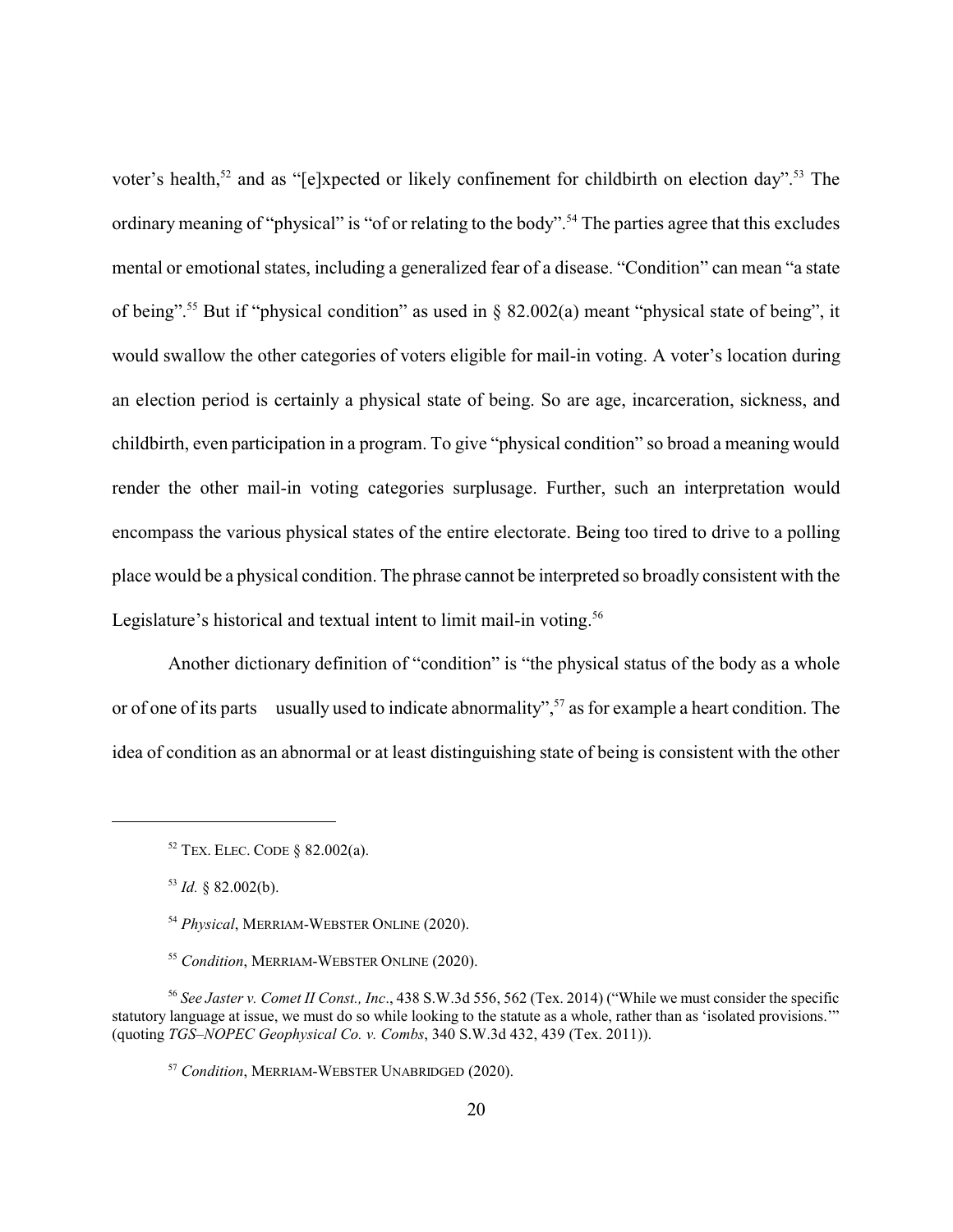statutory categories. A lack of immunity to COVID-19, though certainlyphysical, is not an abnormal or distinguishing condition.

Section 82.002 describes the physical condition that entitles a voter to vote by mail as a "disability".<sup>58</sup> It is the same word the Legislature has used consistently since 1935. "Disabled" normally means "incapacitated by or as if by illness, injury, or wounds". The phrase, "physical condition", must be read in this light. In no sense can a lack of immunity be said to be such an incapacity.

Accordingly, we conclude that a lack of immunity to COVID-19 is not itself a "physical condition" for being eligible to vote by mail within the meaning of § 82.002(a).

## **C**

JUSTICE BOYD and JUSTICE BLAND would hold that a lack of immunity to COVID-19 is a "physical condition" under § 82.002(a), though a voter would not be entitled to vote bymail without a "likelihood" that voting in person would injure the voter's health. We all agree that "likelihood" means a probability. But for the population overall, contracting COVID-19 in general is highly improbable. This is not to say that the risk is not greater for certain persons or in certain situations, as we have noted. Indeed, that improbability has justified the efforts throughout the state to reopen business and activities in a gradual return to normalcy.In addition, as the State highlights, authorities planning elections are working in earnest to ensure adherence to social distancing, limits on the

<sup>&</sup>lt;sup>58</sup> The Harris County Clerk argues that this heading of the statute cannot "limit or expand the meaning of a statute", per § 311.024 of the Texas Government Code. But here, "disability" is not merely a heading; it is the determinative word the absentee voting statutes used for fifty years. Nothing in the statutory history of absentee voting or the 1985 recodification suggests that "disability" does not continue to define the statutory categories described.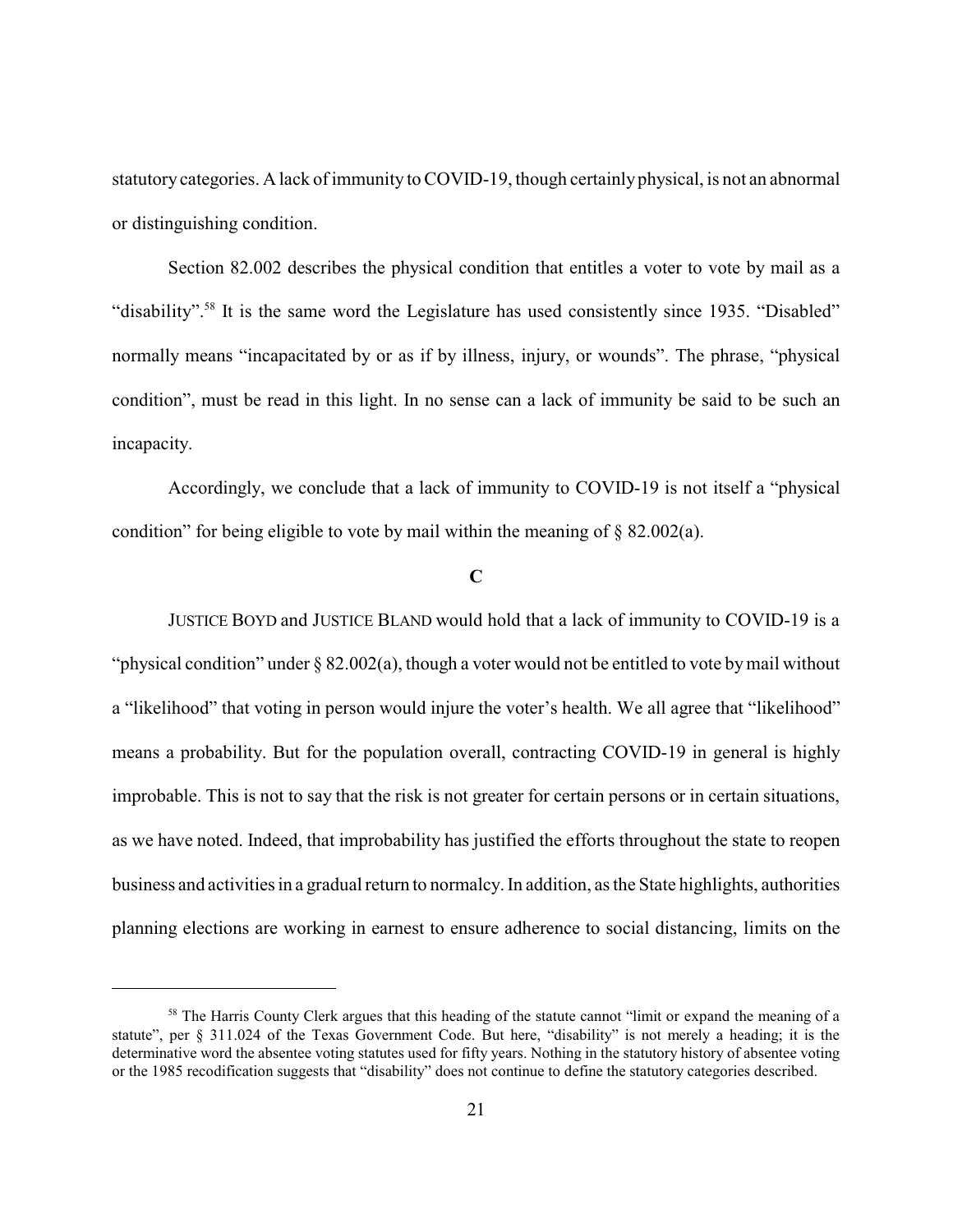number of people in one place, and constant sanitation of facilities. By any measure, a lack of immunity alone could not be a likely cause of injury to health from voting in person. We read the opinions of JUSTICE BOYD and JUSTICE BLAND as concluding otherwise.

We agree, of course, that a voter can take into consideration aspects of his health and his health history that are physical conditions in deciding whether, under the circumstances, to apply to vote by mail because of disability. We disagree that lack of immunity, by itself, is one of them. As we have said, the decision to apply to vote by mail based on a disability is the voter's, subject to a correct understanding of the statutory definition of "disability".

## **III**

The State asks the Court to order the Clerks to refrain from misapplying election law by "misleading the public and providing absentee ballots to unqualified voters." The State complains that the Clerks have "misrepresented" the nature of the § 82.002 disability provision by advocating for the position that anyone without immunity to COVID-19 may vote by mail. The State points to amicus briefs filed by the Clerks in litigation concerning mail-in ballots and to comments made to commissioners courts as evidence of misrepresentation. The State also complains that some of the Clerks have described a court order stating that anyone without COVID-19 immunity may apply for a mail-in ballot. In addition, the State vaguely alleges that the Clerks are accepting invalid applications to vote by mail.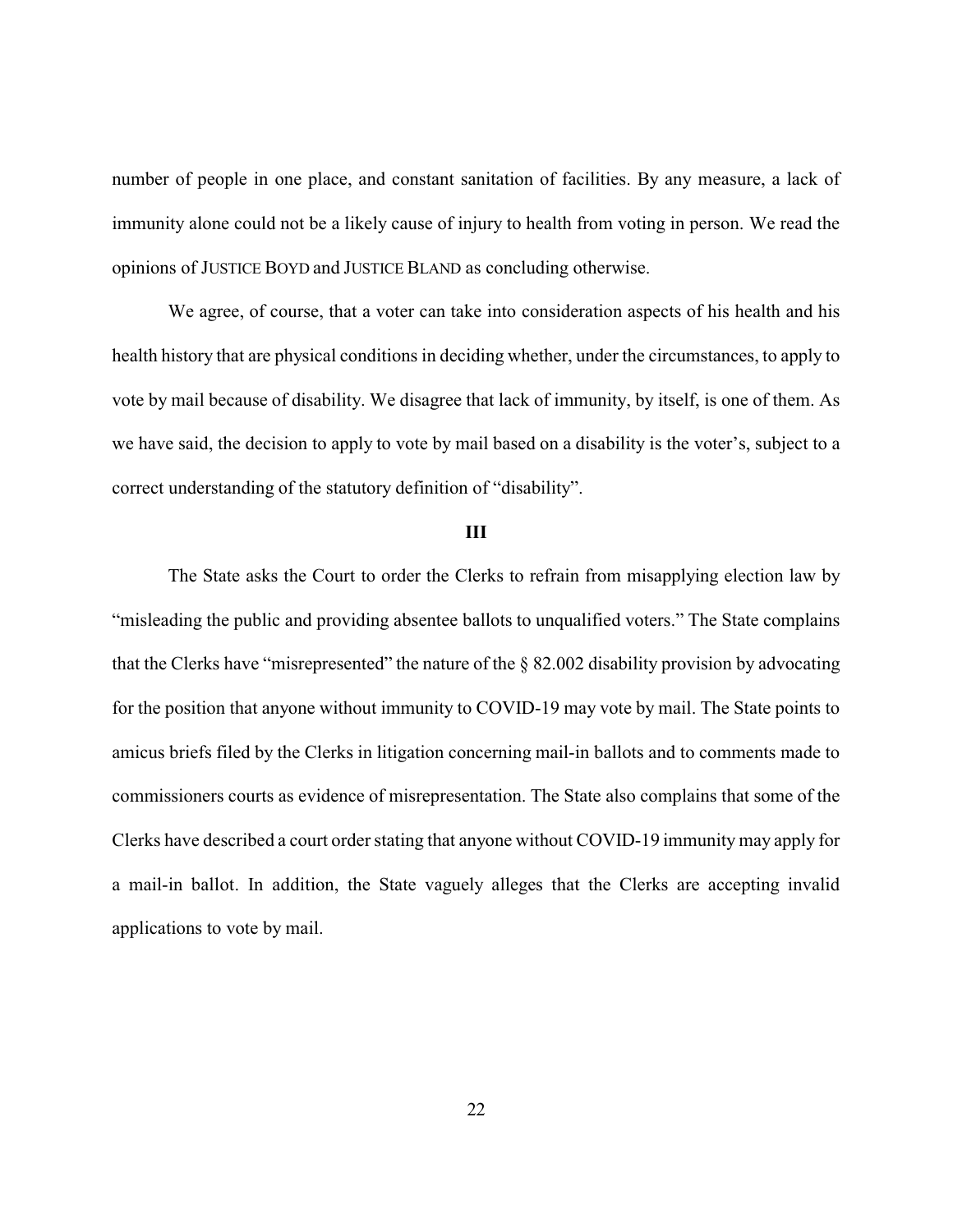The Clerks contend, in part, that they lack a duty to "police an individual voter's claimed disability."<sup>59</sup> The Clerks also defend their speech before the commissioners courts as accurate attempts to convey information about rapid changing electoral conditions.<sup>60</sup> The Clerks argue that the State has failed to identify ministerial duties that the Clerks have ignored.

The Election Code provides that "[t]he early voting clerk shall review each application for a ballot to be voted by mail."<sup>61</sup> "If the applicant is entitled to vote an early voting ballot by mail, the clerk shall provide an official ballot to the applicant as provided by this chapter."<sup>62</sup> Further, "if the applicant is not entitled to vote by mail, the clerk shall reject the application".<sup>63</sup>

The State has conceded that "Respondents have no discretion to do anything but determine whether the voter is entitled to vote by mail and process the application accordingly." The State acknowledges that the Election Code does not require election clerks to "investigate each applicant's disability."<sup>64</sup> Indeed, the Legislature rejected the requirement of a physician's proof of disability for mail-in voting applications when it amended the Election Code in 1981.<sup>65</sup> And the application form provided by the Secretaryof State requires onlythat voters check a box indicating whether the reason

<sup>59</sup> *See* El Paso Resp. Br. at 14.

<sup>60</sup> *See id*. at 10.

 $61$  TEX. ELEC. CODE § 86.001(a).

 $62$  *Id.* at § 86.001(b).

 $^{63}$  *Id.* at § 86.001(c).

<sup>64</sup> Post-Sub. Br. at 9.

<sup>65</sup> Act of May 26, 1981, 67th Leg., R.S., ch. 301, § 1, 1981 Tex. Gen. Laws 854, 855.